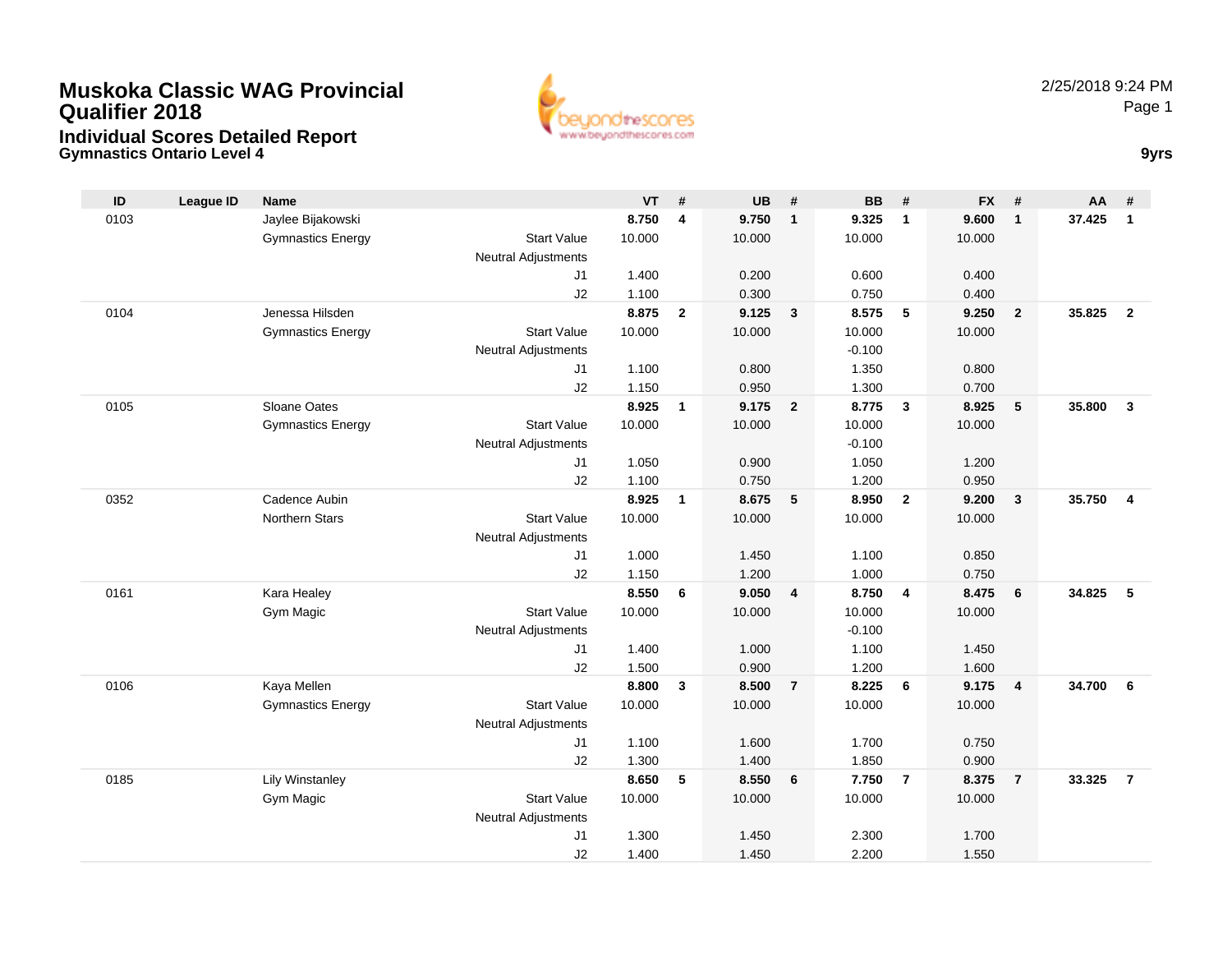

## **Gymnastics Ontario Level 4**

| ID   | <b>League ID</b> | <b>Name</b>                     |                            | <b>VT</b>      | #              | <b>UB</b>      | #                       | <b>BB</b>      | #                       | <b>FX</b>      | #                       | <b>AA</b> | #              |
|------|------------------|---------------------------------|----------------------------|----------------|----------------|----------------|-------------------------|----------------|-------------------------|----------------|-------------------------|-----------|----------------|
| 0009 |                  | Kylee McQueen                   |                            | 9.375          | $\mathbf{1}$   | 9.275          | $\overline{2}$          | 9.350          | $\mathbf{1}$            | 9.475          | $\mathbf{1}$            | 37.475    | $\mathbf{1}$   |
|      |                  | <b>Barrie Kempettes</b>         | <b>Start Value</b>         | 10.000         |                | 10.000         |                         | 10.000         |                         | 10.000         |                         |           |                |
|      |                  |                                 | <b>Neutral Adjustments</b> |                |                |                |                         |                |                         |                |                         |           |                |
|      |                  |                                 | J <sub>1</sub>             | 0.600          |                | 0.650          |                         | 0.650          |                         | 0.600          |                         |           |                |
|      |                  |                                 | J2                         | 0.650          |                | 0.800          |                         | 0.650          |                         | 0.450          |                         |           |                |
| 0109 |                  | Alyssa Stewart                  |                            | 8.750          | 5              | 9.450          | $\overline{1}$          | 8.950          | 6                       | 8.900          | $\overline{7}$          | 36.050    | $\overline{2}$ |
|      |                  | <b>Gymnastics Energy</b>        | <b>Start Value</b>         | 10.000         |                | 10.000         |                         | 10.000         |                         | 10.000         |                         |           |                |
|      |                  |                                 | <b>Neutral Adjustments</b> |                |                |                |                         | $-0.100$       |                         |                |                         |           |                |
|      |                  |                                 | J1                         | 1.300          |                | 0.550          |                         | 0.900          |                         | 1.000          |                         |           |                |
|      |                  |                                 | J2                         | 1.200          |                | 0.550          |                         | 1.000          |                         | 1.200          |                         |           |                |
| 0107 |                  | Ashley Surman                   |                            | 8.625          | $\overline{7}$ | 8.925          | 5                       | 8.850          | 8                       | 9.450          | $\overline{2}$          | 35.850    | $\mathbf{3}$   |
|      |                  | <b>Gymnastics Energy</b>        | <b>Start Value</b>         | 10.000         |                | 10.000         |                         | 10.000         |                         | 10.000         |                         |           |                |
|      |                  |                                 | <b>Neutral Adjustments</b> |                |                |                |                         |                |                         |                |                         |           |                |
|      |                  |                                 | J1                         | 1.250          |                | 1.200          |                         | 1.100          |                         | 0.650          |                         |           |                |
|      |                  |                                 | J2                         | 1.500          |                | 0.950          |                         | 1.200          |                         | 0.450          |                         |           |                |
| 0108 |                  | Caitlin Rocca                   |                            | 8.650          | 6              | 9.050          | $\overline{\mathbf{3}}$ | 9.025          | 5                       | 9.100          | $5\phantom{.0}$         | 35.825    | $\overline{4}$ |
|      |                  | <b>Gymnastics Energy</b>        | <b>Start Value</b>         | 10.000         |                | 10.000         |                         | 10.000         |                         | 10.000         |                         |           |                |
|      |                  |                                 | <b>Neutral Adjustments</b> |                |                |                |                         |                |                         |                |                         |           |                |
|      |                  |                                 | J <sub>1</sub>             | 1.400          |                | 1.050          |                         | 1.000          |                         | 0.900          |                         |           |                |
|      |                  |                                 | J2                         | 1.300          |                | 0.850          |                         | 0.950          |                         | 0.900          |                         |           |                |
| 0380 |                  | <b>Alexis Sofos</b>             |                            | 8.325          | 12             | 8.725          | 6                       | 8.950          | - 6                     | 9.425          | $\mathbf{3}$            | 35.425    | 5              |
|      |                  | Richmond Hill Gymnastics Club   | <b>Start Value</b>         | 10.000         |                | 10.000         |                         | 10.000         |                         | 10.000         |                         |           |                |
|      |                  |                                 | <b>Neutral Adjustments</b> |                |                |                |                         |                |                         |                |                         |           |                |
|      |                  |                                 | J1                         | 1.700          |                | 1.400          |                         | 1.100          |                         | 0.600          |                         |           |                |
|      |                  |                                 | J2                         | 1.650          |                | 1.150          |                         | 1.000          |                         | 0.550          |                         |           |                |
| 0415 |                  | Alexis Sopha                    |                            | 8.600          | 8              | 8.700          | $\overline{7}$          | 8.800          | 9                       | 9.275          | $\overline{\mathbf{4}}$ | 35.375    | - 6            |
|      |                  | Sault Ste Marie Gymnastics Club | <b>Start Value</b>         | 10.000         |                | 10.000         |                         | 10.000         |                         | 10.000         |                         |           |                |
|      |                  |                                 | <b>Neutral Adjustments</b> |                |                |                |                         |                |                         |                |                         |           |                |
|      |                  |                                 | J1                         | 1.300          |                | 1.400          |                         | 1.200          |                         | 0.700          |                         |           |                |
| 0150 |                  | <b>Brooke Cervi</b>             | J2                         | 1.500<br>8.650 | 6              | 1.200<br>8.575 | $\overline{\mathbf{8}}$ | 1.200<br>9.200 | $\overline{\mathbf{2}}$ | 0.750<br>8.925 | 6                       | 35.350    | $\overline{7}$ |
|      |                  |                                 | <b>Start Value</b>         | 10.000         |                | 10.000         |                         | 10.000         |                         | 10.000         |                         |           |                |
|      |                  | Gym Magic                       | <b>Neutral Adjustments</b> |                |                |                |                         |                |                         |                |                         |           |                |
|      |                  |                                 | J <sub>1</sub>             | 1.400          |                | 1.300          |                         | 0.750          |                         | 1.000          |                         |           |                |
|      |                  |                                 | J2                         | 1.300          |                | 1.550          |                         | 0.850          |                         | 1.150          |                         |           |                |
|      |                  |                                 |                            |                |                |                |                         |                |                         |                |                         |           |                |

## **10 yrs**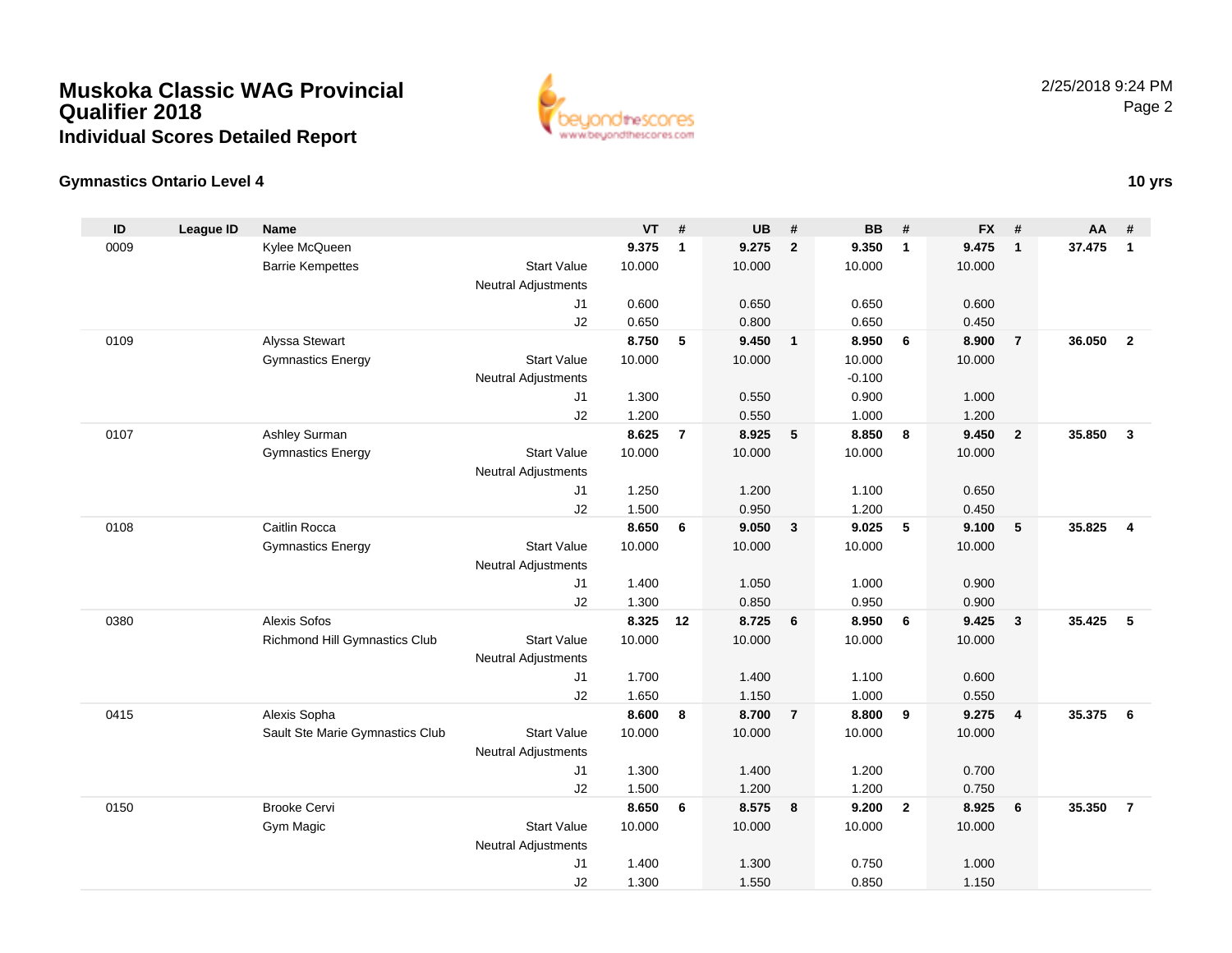| <b>Muskoka Classic WAG Provincial</b> |  |
|---------------------------------------|--|
| <b>Qualifier 2018</b>                 |  |



2/25/2018 9:24 PM

|      | <b>Individual Scores Detailed Report</b> |                            | בשי ושעשים<br>www.beyondthescores.com |                         |        |                  |          |                |          |                |           |                         |
|------|------------------------------------------|----------------------------|---------------------------------------|-------------------------|--------|------------------|----------|----------------|----------|----------------|-----------|-------------------------|
| 0378 | Clare Zhang                              |                            | 8.850                                 | $\mathbf{3}$            | 8.400  | $\boldsymbol{9}$ | 9.175    | $\mathbf{3}$   | 8.900    | $\overline{7}$ | 35.325    | $\overline{\mathbf{8}}$ |
|      | Richmond Hill Gymnastics Club            | <b>Start Value</b>         | 10.000                                |                         | 10.000 |                  | 10.000   |                | 10.000   |                |           |                         |
|      |                                          | Neutral Adjustments        |                                       |                         |        |                  |          |                |          |                |           |                         |
|      |                                          | J1                         | 1.100                                 |                         | 1.700  |                  | 0.750    |                | 1.000    |                |           |                         |
|      |                                          | J2                         | 1.200                                 |                         | 1.500  |                  | 0.900    |                | 1.200    |                |           |                         |
| 0353 | Alia Vicari                              |                            | 8.975                                 | $\overline{\mathbf{2}}$ | 7.700  | 11               | 9.050    | 4              | 9.425    | $\mathbf{3}$   | 35.150    | - 9                     |
|      | <b>Northern Stars</b>                    | <b>Start Value</b>         | 10.000                                |                         | 10.000 |                  | 10.000   |                | 10.000   |                |           |                         |
|      |                                          | <b>Neutral Adjustments</b> |                                       |                         |        |                  | $-0.100$ |                |          |                |           |                         |
|      |                                          | J1                         | 1.050                                 |                         | 2.450  |                  | 0.800    |                | 0.550    |                |           |                         |
|      |                                          | J2                         | 1.000                                 |                         | 2.150  |                  | 0.900    |                | 0.600    |                |           |                         |
| 0434 | Sierra Barrie                            |                            | 8.450                                 | 10                      | 9.450  | $\mathbf{1}$     | 8.050    | 12             | 8.925    | 6              | 34.875    | 10                      |
|      | Muskoka Limberettes                      | <b>Start Value</b>         | 10.000                                |                         | 10.000 |                  | 10.000   |                | 10.000   |                |           |                         |
|      |                                          | <b>Neutral Adjustments</b> |                                       |                         |        |                  |          |                |          |                |           |                         |
|      |                                          | J1                         | 1.500                                 |                         | 0.450  |                  | 1.900    |                | 1.000    |                |           |                         |
|      |                                          | J2                         | 1.600                                 |                         | 0.650  |                  | 2.000    |                | 1.150    |                |           |                         |
| 0160 | Aaliyah Elahie-Moore                     |                            | 8.250                                 | 14                      | 8.700  | $\overline{7}$   | 9.025    | 5              | 8.875    | 8              | 34.850    | 11                      |
|      | Gym Magic                                | <b>Start Value</b>         | 10.000                                |                         | 10.000 |                  | 10.000   |                | 10.000   |                |           |                         |
|      |                                          | <b>Neutral Adjustments</b> |                                       |                         |        |                  |          |                |          |                |           |                         |
|      |                                          | J <sub>1</sub>             | 1.800                                 |                         | 1.300  |                  | 0.950    |                | 1.050    |                |           |                         |
|      |                                          | J2                         | 1.700                                 |                         | 1.300  |                  | 1.000    |                | 1.200    |                |           |                         |
| 0262 | Abigail Mooder                           |                            | 8.800                                 | 4                       | 8.950  | 4                | 7.950 13 |                | 8.825    | 9              | 34.525 12 |                         |
|      | <b>Synergy Gymnastics</b>                | <b>Start Value</b>         | 10.000                                |                         | 10.000 |                  | 10.000   |                | 10.000   |                |           |                         |
|      |                                          | <b>Neutral Adjustments</b> |                                       |                         |        |                  |          |                |          |                |           |                         |
|      |                                          | J1                         | 1.150                                 |                         | 1.000  |                  | 2.100    |                | 1.150    |                |           |                         |
|      |                                          | J2                         | 1.250                                 |                         | 1.100  |                  | 2.000    |                | 1.200    |                |           |                         |
| 0433 | Abigail Rushton                          |                            | 8.550                                 | 9                       | 8.150  | 10               | 8.900    | $\overline{7}$ | 8.925    | 6              | 34.525    | 12                      |
|      | <b>Muskoka Limberettes</b>               | <b>Start Value</b>         | 10.000                                |                         | 10.000 |                  | 10.000   |                | 10.000   |                |           |                         |
|      |                                          | <b>Neutral Adjustments</b> |                                       |                         |        |                  |          |                |          |                |           |                         |
|      |                                          | J1                         | 1.400                                 |                         | 1.900  |                  | 1.000    |                | 1.100    |                |           |                         |
|      |                                          | J2                         | 1.500                                 |                         | 1.800  |                  | 1.200    |                | 1.050    |                |           |                         |
| 0263 | Francesca Noto                           |                            | 8.800                                 | $\overline{\mathbf{4}}$ | 7.375  | 12               | 8.675 10 |                | 8.825    | 9              | 33.675    | 13                      |
|      | <b>Synergy Gymnastics</b>                | <b>Start Value</b>         | 10.000                                |                         | 10.000 |                  | 10.000   |                | 10.000   |                |           |                         |
|      |                                          | Neutral Adjustments        |                                       |                         |        |                  |          |                |          |                |           |                         |
|      |                                          | J1                         | 1.200                                 |                         | 2.650  |                  | 1.350    |                | 1.100    |                |           |                         |
|      |                                          | J2                         | 1.200                                 |                         | 2.600  |                  | 1.300    |                | 1.250    |                |           |                         |
| 0244 | Anna Moore                               |                            | 8.300                                 | 13                      | 6.300  | 14               | 8.150    | 11             | 8.450 11 |                | 31.200    | 14                      |
|      | North Bay Gymtrix                        | <b>Start Value</b>         | 10.000                                |                         | 10.000 |                  | 10.000   |                | 10.000   |                |           |                         |
|      |                                          | Neutral Adjustments        |                                       |                         |        |                  |          |                |          |                |           |                         |
|      |                                          | J1                         | 1.500                                 |                         | 3.800  |                  | 1.900    |                | 1.600    |                |           |                         |
|      |                                          | J2                         | 1.900                                 |                         | 3.600  |                  | 1.800    |                | 1.500    |                |           |                         |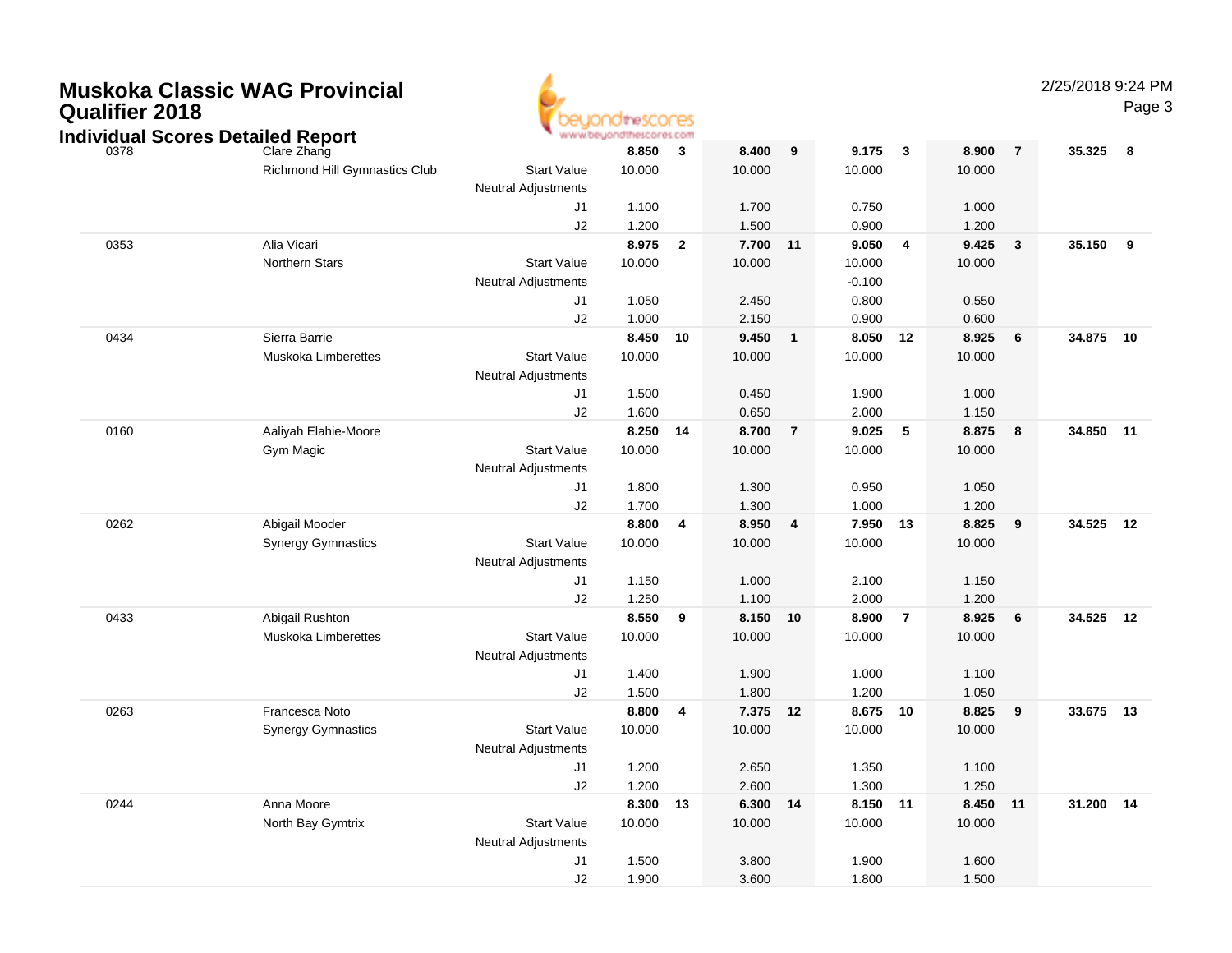# **Muskoka Classic WAG ProvincialQualifier 2018**



## 2/25/2018 9:24 PM

Page 4

| <b>Individual Scores Detailed Report</b> |  |                                                                                           |
|------------------------------------------|--|-------------------------------------------------------------------------------------------|
|                                          |  | $\mathcal{L} = \mathcal{L} = \mathcal{L} \mathcal{L} \mathcal{L} \mathcal{L} \mathcal{L}$ |

| 0245 | Keala Wright      |                            | 8.400  | -44 | 6.600  | 13 | 7.350  | 14 | 8.700  | 10 | 31.050 | 15 |
|------|-------------------|----------------------------|--------|-----|--------|----|--------|----|--------|----|--------|----|
|      | North Bay Gymtrix | <b>Start Value</b>         | 10.000 |     | 10.000 |    | 10.000 |    | 10.000 |    |        |    |
|      |                   | <b>Neutral Adjustments</b> |        |     |        |    |        |    |        |    |        |    |
|      |                   | ັ                          | .600   |     | 3.450  |    | 2.700  |    | 1.300  |    |        |    |
|      |                   | JZ                         | .600   |     | 3.350  |    | 2.600  |    | 1.300  |    |        |    |

## **Gymnastics Ontario Level 4**

| ID   | <b>League ID</b> | <b>Name</b>                   |                            | $VT$ # |                | <b>UB</b> | #              | <b>BB</b> | #              | <b>FX</b> | #                       | <b>AA</b> | #              |
|------|------------------|-------------------------------|----------------------------|--------|----------------|-----------|----------------|-----------|----------------|-----------|-------------------------|-----------|----------------|
| 0060 |                  | Soulana Mappin                |                            | 9.325  | 1              | 9.150     | 4              | 9.100     | $\overline{7}$ | 9.675     | $\mathbf{1}$            | 37.250    | $\mathbf{1}$   |
|      |                  | <b>Champions Gymnastics</b>   | <b>Start Value</b>         | 10.000 |                | 10.000    |                | 10.000    |                | 10.000    |                         |           |                |
|      |                  |                               | <b>Neutral Adjustments</b> |        |                |           |                |           |                |           |                         |           |                |
|      |                  |                               | J1                         | 0.650  |                | 0.700     |                | 0.850     |                | 0.300     |                         |           |                |
|      |                  |                               | J2                         | 0.700  |                | 1.000     |                | 0.950     |                | 0.350     |                         |           |                |
| 0269 |                  | Alyssa Kirkland               |                            | 8.925  | 5              | 9.350     | $\mathbf{1}$   | 9.200     | 5              | 9.275     | $\overline{4}$          | 36.750    | $\overline{2}$ |
|      |                  | <b>Synergy Gymnastics</b>     | <b>Start Value</b>         | 10.000 |                | 10.000    |                | 10.000    |                | 10.000    |                         |           |                |
|      |                  |                               | <b>Neutral Adjustments</b> |        |                |           |                |           |                |           |                         |           |                |
|      |                  |                               | J1                         | 1.000  |                | 0.700     |                | 0.750     |                | 0.800     |                         |           |                |
|      |                  |                               | J2                         | 1.150  |                | 0.600     |                | 0.850     |                | 0.650     |                         |           |                |
| 0382 |                  | Sara Gallinger                |                            | 8.650  | 8              | 9.175     | $\mathbf{3}$   | 9.350     | $\overline{2}$ | 9.500     | $\overline{\mathbf{3}}$ | 36.675    | $\mathbf{3}$   |
|      |                  | Richmond Hill Gymnastics Club | <b>Start Value</b>         | 10.000 |                | 10.000    |                | 10.000    |                | 10.000    |                         |           |                |
|      |                  |                               | <b>Neutral Adjustments</b> |        |                |           |                |           |                |           |                         |           |                |
|      |                  |                               | J1                         | 1.400  |                | 0.800     |                | 0.600     |                | 0.600     |                         |           |                |
|      |                  |                               | J2                         | 1.300  |                | 0.850     |                | 0.700     |                | 0.400     |                         |           |                |
| 0203 |                  | Savanna Benson                |                            | 8.550  | 9              | 9.225     | $\overline{2}$ | 9.325     | $\mathbf{3}$   | 9.250     | 5                       | 36.350    | $\overline{4}$ |
|      |                  | Mariposa                      | <b>Start Value</b>         | 10.000 |                | 10.000    |                | 10.000    |                | 10.000    |                         |           |                |
|      |                  |                               | <b>Neutral Adjustments</b> |        |                |           |                |           |                |           |                         |           |                |
|      |                  |                               | J1                         | 1.400  |                | 0.700     |                | 0.700     |                | 0.800     |                         |           |                |
|      |                  |                               | J2                         | 1.500  |                | 0.850     |                | 0.650     |                | 0.700     |                         |           |                |
| 0040 |                  | Dorina Boka                   |                            | 8.800  | $\overline{7}$ | 8.300     | 12             | 9.625     | $\mathbf{1}$   | 9.525     | $\overline{2}$          | 36.250    | 5              |
|      |                  | <b>Champions Gymnastics</b>   | <b>Start Value</b>         | 10.000 |                | 10.000    |                | 10.000    |                | 10.000    |                         |           |                |
|      |                  |                               | <b>Neutral Adjustments</b> |        |                |           |                |           |                |           |                         |           |                |
|      |                  |                               | J1                         | 1.100  |                | 1.600     |                | 0.350     |                | 0.500     |                         |           |                |
|      |                  |                               | J2                         | 1.300  |                | 1.800     |                | 0.400     |                | 0.450     |                         |           |                |
| 0092 |                  | Olivia Glasier                |                            | 9.050  | 4              | 8.900     | $\overline{7}$ | 9.175     | 6              | 9.050     | 9                       | 36.175    | 6              |
|      |                  | <b>Gymnastics Energy</b>      | <b>Start Value</b>         | 10.000 |                | 10.000    |                | 10.000    |                | 10.000    |                         |           |                |
|      |                  |                               | <b>Neutral Adjustments</b> |        |                |           |                |           |                |           |                         |           |                |
|      |                  |                               | J1                         | 1.000  |                | 1.100     |                | 0.800     |                | 0.900     |                         |           |                |
|      |                  |                               | J2                         | 0.900  |                | 1.100     |                | 0.850     |                | 1.000     |                         |           |                |

**11yrs A**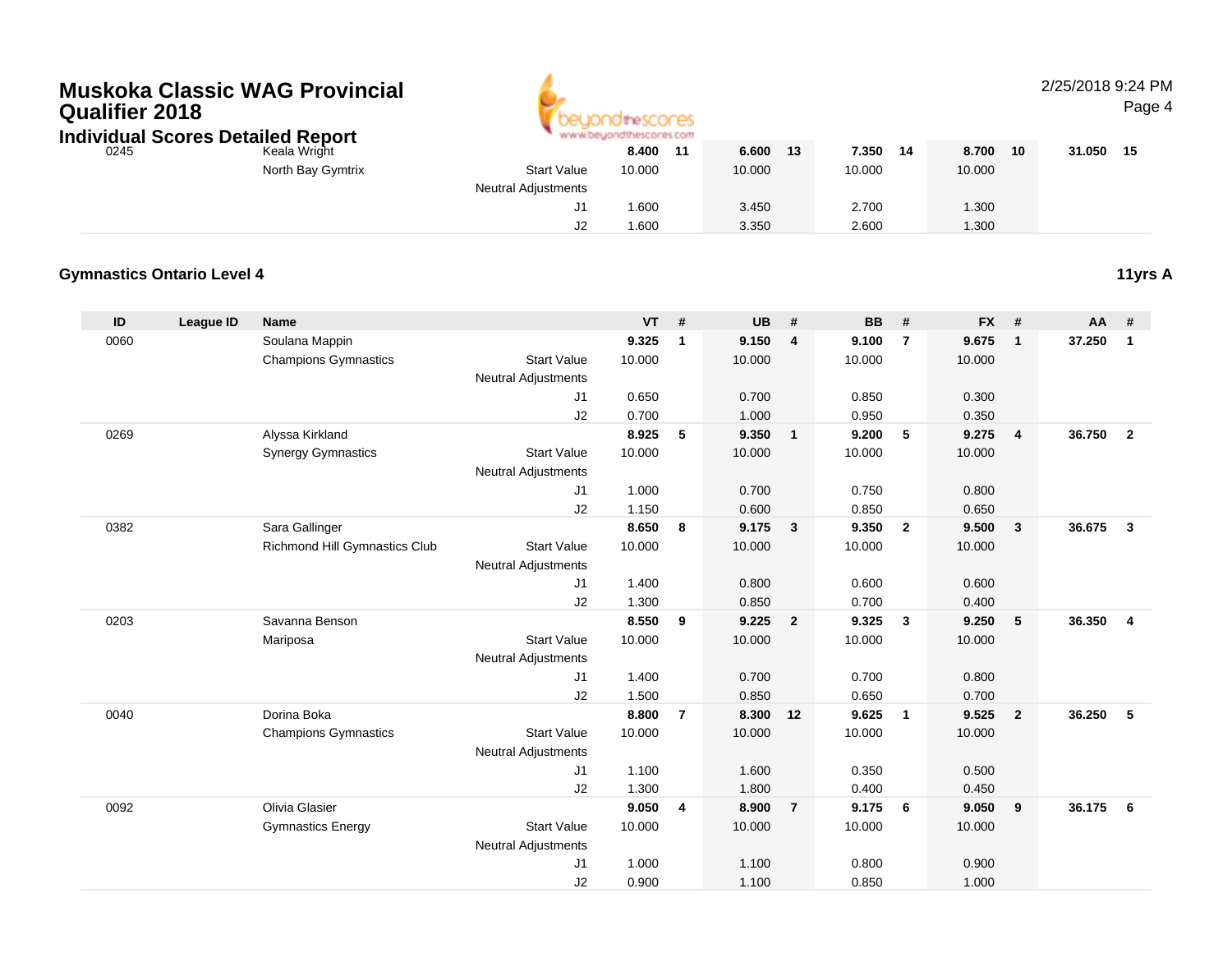| <b>Muskoka Classic WAG Provincial</b><br><b>Qualifier 2018</b><br><b>Individual Scores Detailed Report</b> |                            | www.beyond                                       | OtheSCOCES<br><b>Nescores.com</b> |                         |          |                 |          |                         |          |                 | 2/25/2018 9:24 PM | Page 5         |
|------------------------------------------------------------------------------------------------------------|----------------------------|--------------------------------------------------|-----------------------------------|-------------------------|----------|-----------------|----------|-------------------------|----------|-----------------|-------------------|----------------|
| 0010                                                                                                       | Sierah Shepherd            |                                                  | 8.800                             | $\overline{7}$          | 9.025    | $5\phantom{.0}$ | 8.950    | 9                       | 9.250    | $5\phantom{.0}$ | 36.025            | $\overline{7}$ |
|                                                                                                            | <b>Barrie Kempettes</b>    | <b>Start Value</b>                               | 10.000                            |                         | 10.000   |                 | 10.000   |                         | 10.000   |                 |                   |                |
|                                                                                                            |                            | Neutral Adjustments                              |                                   |                         |          |                 |          |                         |          |                 |                   |                |
|                                                                                                            |                            | J1                                               | 1.100                             |                         | 0.950    |                 | 1.100    |                         | 0.700    |                 |                   |                |
|                                                                                                            |                            | J2                                               | 1.300                             |                         | 1.000    |                 | 1.000    |                         | 0.800    |                 |                   |                |
| 0356                                                                                                       | Marissa Stege              |                                                  | 9.150                             | $\overline{\mathbf{3}}$ | 8.500    | 10              | 8.875    | 10                      | 9.200    | 6               | 35.725            | 8              |
|                                                                                                            | <b>Northern Stars</b>      | <b>Start Value</b><br><b>Neutral Adjustments</b> | 10.000                            |                         | 10.000   |                 | 10.000   |                         | 10.000   |                 |                   |                |
|                                                                                                            |                            | J1                                               | 0.900                             |                         | 1.600    |                 | 1.150    |                         | 0.800    |                 |                   |                |
|                                                                                                            |                            | J2                                               | 0.800                             |                         | 1.400    |                 | 1.100    |                         | 0.800    |                 |                   |                |
| 0341                                                                                                       | Victoria Nenoff            |                                                  | 8.350 11                          |                         | 8.825    | 9               | 9.300    | $\overline{\mathbf{4}}$ | 9.200    | 6               | 35.675            | 9              |
|                                                                                                            | <b>Northern Stars</b>      | <b>Start Value</b>                               | 10.000                            |                         | 10.000   |                 | 10.000   |                         | 10.000   |                 |                   |                |
|                                                                                                            |                            | Neutral Adjustments                              |                                   |                         |          |                 |          |                         |          |                 |                   |                |
|                                                                                                            |                            | J1                                               | 1.600                             |                         | 1.200    |                 | 0.650    |                         | 0.850    |                 |                   |                |
|                                                                                                            |                            | J2                                               | 1.700                             |                         | 1.150    |                 | 0.750    |                         | 0.750    |                 |                   |                |
| 0202                                                                                                       | Maeghan Duck               |                                                  | 8.800                             | $\overline{7}$          | 8.925    | 6               | 8.850    | $-11$                   | 9.075    | 8               | 35.650            | 10             |
|                                                                                                            | Mariposa                   | <b>Start Value</b>                               | 10.000                            |                         | 10.000   |                 | 10.000   |                         | 10.000   |                 |                   |                |
|                                                                                                            |                            | Neutral Adjustments                              |                                   |                         |          |                 |          |                         |          |                 |                   |                |
|                                                                                                            |                            | J1                                               | 1.200                             |                         | 1.050    |                 | 1.200    |                         | 1.000    |                 |                   |                |
|                                                                                                            |                            | J2                                               | 1.200                             |                         | 1.100    |                 | 1.100    |                         | 0.850    |                 |                   |                |
| 0354                                                                                                       | Angelika Mas               |                                                  | 8.900                             | $6\phantom{1}6$         | 8.400    | 11              | 8.800    | 12                      | 9.125    | $\overline{7}$  | 35.225            | 11             |
|                                                                                                            | <b>Northern Stars</b>      | <b>Start Value</b>                               | 10.000                            |                         | 10.000   |                 | 10.000   |                         | 10.000   |                 |                   |                |
|                                                                                                            |                            | Neutral Adjustments                              |                                   |                         |          |                 | $-0.100$ |                         |          |                 |                   |                |
|                                                                                                            |                            | J1                                               | 1.000                             |                         | 1.550    |                 | 1.100    |                         | 0.900    |                 |                   |                |
|                                                                                                            |                            | J2                                               | 1.200                             |                         | 1.650    |                 | 1.100    |                         | 0.850    |                 |                   |                |
| 0437                                                                                                       | <b>Bree Plested</b>        |                                                  | 8.525                             | 10                      | 8.850    | 8               | 8.550    | - 13                    | 9.250    | 5               | 35.175 12         |                |
|                                                                                                            | <b>Muskoka Limberettes</b> | <b>Start Value</b><br>Neutral Adjustments        | 10.000                            |                         | 10.000   |                 | 10.000   |                         | 10.000   |                 |                   |                |
|                                                                                                            |                            | J <sub>1</sub>                                   | 1.400                             |                         | 1.050    |                 | 1.500    |                         | 0.800    |                 |                   |                |
|                                                                                                            |                            | J2                                               | 1.550                             |                         | 1.250    |                 | 1.400    |                         | 0.700    |                 |                   |                |
| 0204                                                                                                       | <b>Addison Ayers</b>       |                                                  | 8.800                             | $\overline{7}$          | 7.975    | 14              | 9.200    | $-5$                    | 9.000    | 10              | 34.975            | 13             |
|                                                                                                            | Mariposa                   | <b>Start Value</b>                               | 10.000                            |                         | 10.000   |                 | 10.000   |                         | 10.000   |                 |                   |                |
|                                                                                                            |                            | Neutral Adjustments                              |                                   |                         |          |                 |          |                         |          |                 |                   |                |
|                                                                                                            |                            |                                                  | 1.100                             |                         | 2.100    |                 | 0.700    |                         | 1.000    |                 |                   |                |
|                                                                                                            |                            | J2                                               | 1.300                             |                         | 1.950    |                 | 0.900    |                         | 1.000    |                 |                   |                |
| 0208                                                                                                       | Rhiannon Wolf-Hambsch      |                                                  | 9.300 2                           |                         | 8.100 13 |                 | 9.025 8  |                         | 8.550 11 |                 | 34.975 13         |                |
|                                                                                                            | Mariposa                   | <b>Start Value</b>                               | 10.000                            |                         | 10.000   |                 | 10.000   |                         | 10.000   |                 |                   |                |
|                                                                                                            |                            | Neutral Adjustments                              |                                   |                         |          |                 |          |                         |          |                 |                   |                |
|                                                                                                            |                            | J1                                               | 0.800                             |                         | 2.000    |                 | 0.900    |                         | 1.500    |                 |                   |                |
|                                                                                                            |                            | J2                                               | 0.600                             |                         | 1.800    |                 | 1.050    |                         | 1.400    |                 |                   |                |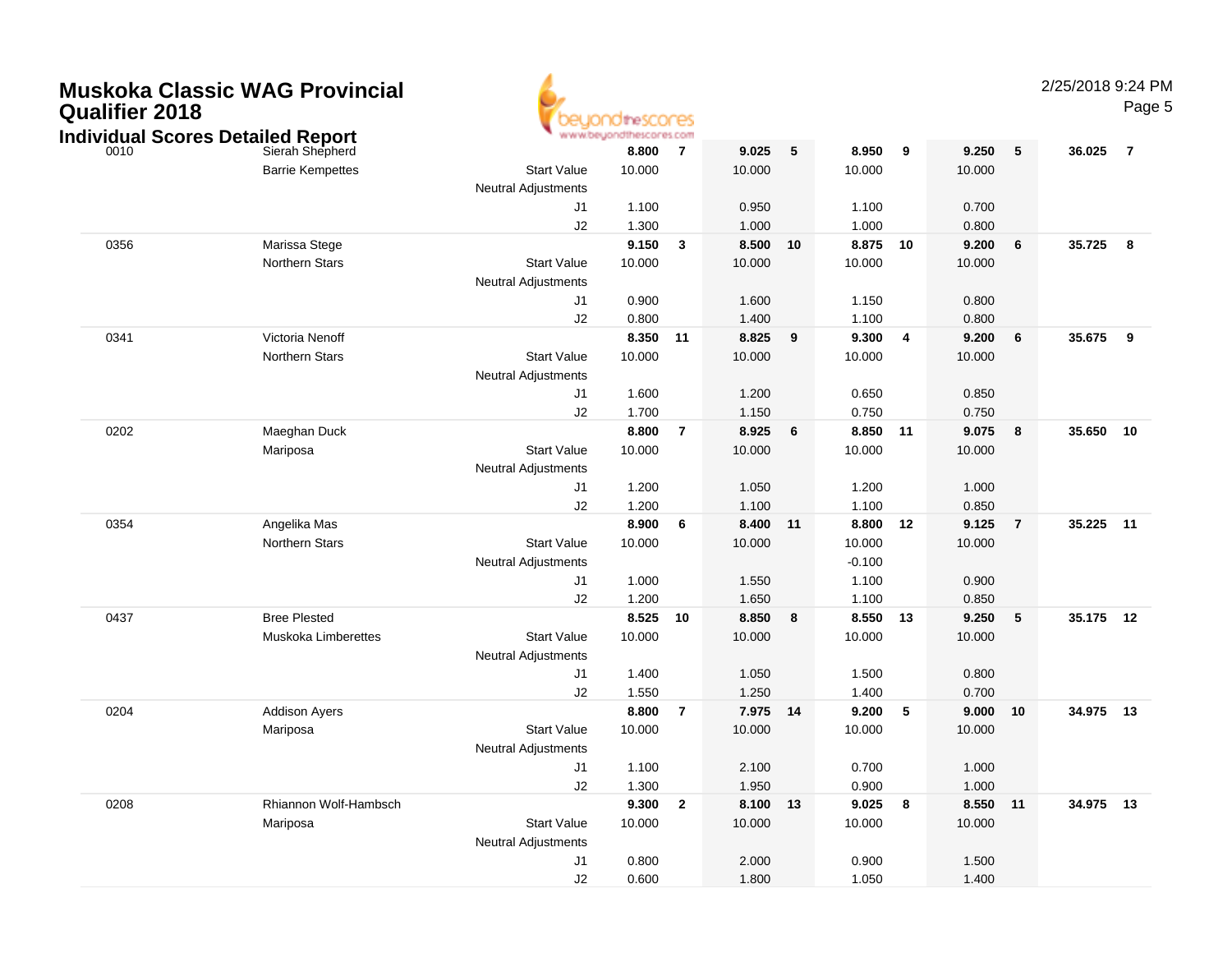

## **Gymnastics Ontario Level 4**

| ID   | <b>League ID</b> | <b>Name</b>                     |                            | <b>VT</b>      | #            | <b>UB</b>         | #                       | <b>BB</b>      | #                       | <b>FX</b>      | #              | AA     | #                       |
|------|------------------|---------------------------------|----------------------------|----------------|--------------|-------------------|-------------------------|----------------|-------------------------|----------------|----------------|--------|-------------------------|
| 0091 |                  | Gemma Viola                     |                            | 8.950          | $\mathbf{3}$ | 9.300             | $\overline{1}$          | 8.800          | $\overline{4}$          | 9.200          | $\mathbf{3}$   | 36.250 | $\mathbf{1}$            |
|      |                  | <b>Gymnastics Energy</b>        | <b>Start Value</b>         | 10.000         |              | 10.000            |                         | 10.000         |                         | 10.000         |                |        |                         |
|      |                  |                                 | Neutral Adjustments        |                |              |                   |                         |                |                         |                |                |        |                         |
|      |                  |                                 | J <sub>1</sub>             | 1.100          |              | 0.650             |                         | 1.300          |                         | 0.700          |                |        |                         |
|      |                  |                                 | J2                         | 1.000          |              | 0.750             |                         | 1.100          |                         | 0.900          |                |        |                         |
| 0379 |                  | Yael Breido                     |                            | 8.325          | 8            | 9.200             | $\overline{\mathbf{2}}$ | 9.225          | $\overline{2}$          | 9.250          | $\overline{2}$ | 36,000 | $\overline{2}$          |
|      |                  | Richmond Hill Gymnastics Club   | <b>Start Value</b>         | 10.000         |              | 10.000            |                         | 10.000         |                         | 10.000         |                |        |                         |
|      |                  |                                 | <b>Neutral Adjustments</b> |                |              |                   |                         |                |                         |                |                |        |                         |
|      |                  |                                 | J <sub>1</sub>             | 1.750<br>1.600 |              | 0.900<br>0.700    |                         | 0.750<br>0.800 |                         | 0.800<br>0.700 |                |        |                         |
| 0276 |                  | Emma Ortepi                     | J2                         | 9.150          | $\mathbf{1}$ | 9.100             | $\mathbf{3}$            | 8.325          | 10                      | 9.200          | $\mathbf{3}$   | 35.775 | $\mathbf{3}$            |
|      |                  | <b>Synergy Gymnastics</b>       | <b>Start Value</b>         | 10.000         |              | 10.000            |                         | 10.000         |                         | 10.000         |                |        |                         |
|      |                  |                                 | Neutral Adjustments        |                |              |                   |                         | $-0.100$       |                         |                |                |        |                         |
|      |                  |                                 | J1                         | 0.900          |              | 0.850             |                         | 1.500          |                         | 0.750          |                |        |                         |
|      |                  |                                 | J2                         | 0.800          |              | 0.950             |                         | 1.650          |                         | 0.850          |                |        |                         |
| 0435 |                  | Maiya Dyni                      |                            | 8.850          | 4            | 8.050             | 12                      | 9.275          | $\overline{1}$          | 9.300          | $\mathbf{1}$   | 35.475 | $\overline{\mathbf{4}}$ |
|      |                  | Muskoka Limberettes             | <b>Start Value</b>         | 10.000         |              | 10.000            |                         | 10.000         |                         | 10.000         |                |        |                         |
|      |                  |                                 | <b>Neutral Adjustments</b> |                |              |                   |                         |                |                         |                |                |        |                         |
|      |                  |                                 | J <sub>1</sub>             | 1.100          |              | 1.900             |                         | 0.750          |                         | 0.600          |                |        |                         |
|      |                  |                                 | J2                         | 1.200          |              | 2.000             |                         | 0.700          |                         | 0.800          |                |        |                         |
| 0417 |                  | Julia Heika                     |                            | 8.500          | 6            | 8.875             | $-5$                    | 8.675          | 5                       | 9.150          | $\overline{4}$ | 35.200 | 5                       |
|      |                  | Sault Ste Marie Gymnastics Club | <b>Start Value</b>         | 10.000         |              | 10.000            |                         | 10.000         |                         | 10.000         |                |        |                         |
|      |                  |                                 | <b>Neutral Adjustments</b> |                |              |                   |                         |                |                         |                |                |        |                         |
|      |                  |                                 | J1                         | 1.400          |              | 1.250             |                         | 1.300          |                         | 0.800          |                |        |                         |
|      |                  |                                 | J2                         | 1.600          |              | 1.000             |                         | 1.350          |                         | 0.900          |                |        |                         |
| 0207 |                  | <b>Brynn Thurlow</b>            |                            | 9.000          | $\mathbf{2}$ | 8.650             | 8                       | 8.450          | 8                       | 9.050          | 5              | 35.150 | 6                       |
|      |                  | Mariposa                        | <b>Start Value</b>         | 10.000         |              | 10.000            |                         | 10.000         |                         | 10.000         |                |        |                         |
|      |                  |                                 | <b>Neutral Adjustments</b> |                |              |                   |                         |                |                         |                |                |        |                         |
|      |                  |                                 | J1                         | 1.000          |              | 1.400             |                         | 1.600          |                         | 1.050          |                |        |                         |
| 0205 |                  | Emma Hand                       | J2                         | 1.000<br>8.300 | 9            | 1.300<br>8.450 10 |                         | 1.500<br>9.125 | $\overline{\mathbf{3}}$ | 0.850<br>8.950 | $\overline{7}$ | 34.825 | $\overline{7}$          |
|      |                  | Mariposa                        | <b>Start Value</b>         | 10.000         |              | 10.000            |                         | 10.000         |                         | 10.000         |                |        |                         |
|      |                  |                                 | Neutral Adjustments        |                |              |                   |                         |                |                         |                |                |        |                         |
|      |                  |                                 | J1                         | 1.800          |              | 1.450             |                         | 0.900          |                         | 1.100          |                |        |                         |
|      |                  |                                 | J2                         | 1.600          |              | 1.650             |                         | 0.850          |                         | 1.000          |                |        |                         |
|      |                  |                                 |                            |                |              |                   |                         |                |                         |                |                |        |                         |

# **11yrs B**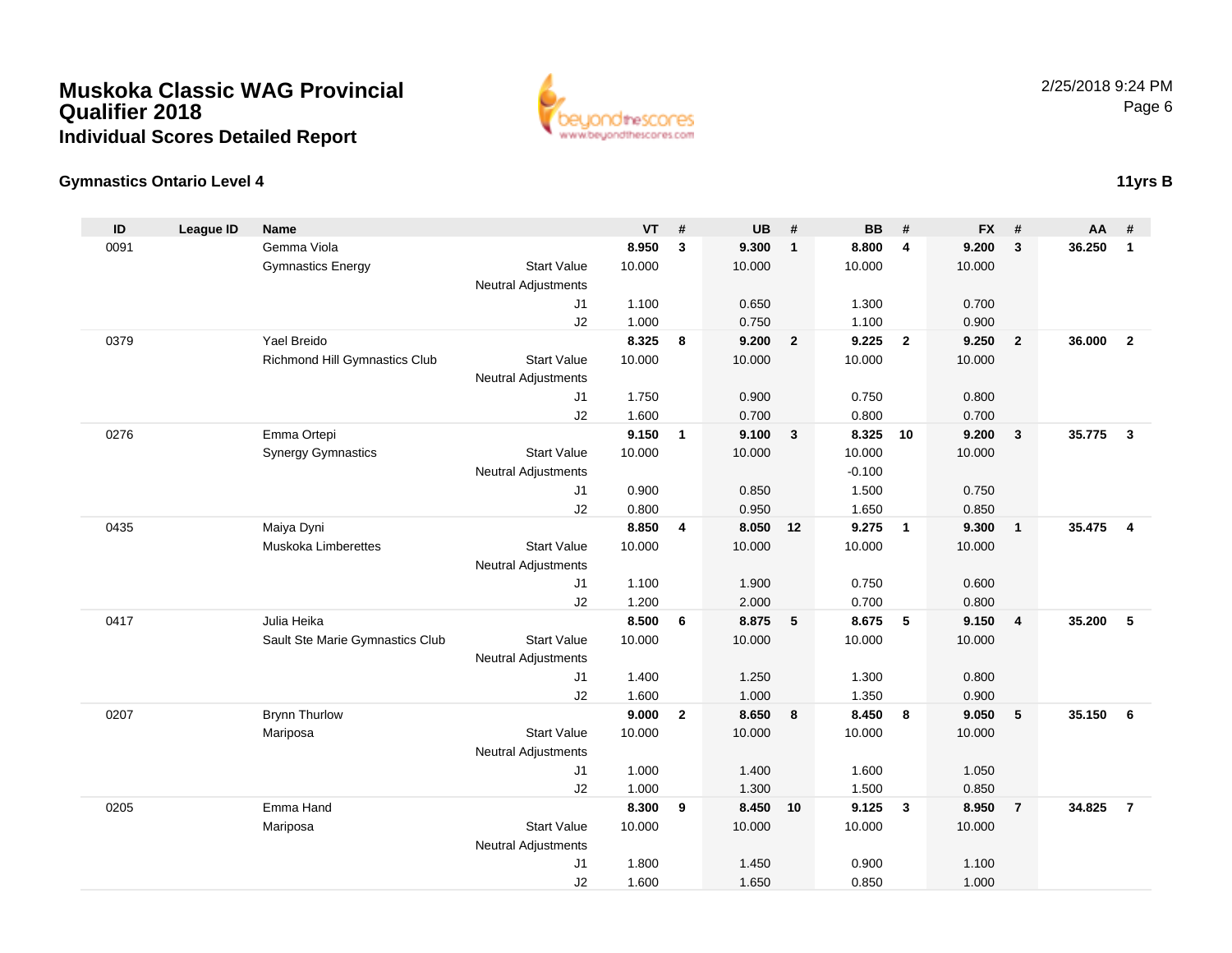| <b>Muskoka Classic WAG Provincial</b><br><b>Qualifier 2018</b><br><b>Individual Scores Detailed Report</b><br>Isabelle McPhee |                                                   |                                                                          | thescores<br>hescores.com         |                |                                   |                |                                               |                |                                   |                          | 2/25/2018 9:24 PM | Page 7 |
|-------------------------------------------------------------------------------------------------------------------------------|---------------------------------------------------|--------------------------------------------------------------------------|-----------------------------------|----------------|-----------------------------------|----------------|-----------------------------------------------|----------------|-----------------------------------|--------------------------|-------------------|--------|
|                                                                                                                               | Mariposa                                          | <b>Start Value</b><br><b>Neutral Adjustments</b>                         | 8.750<br>10.000                   | 5              | 8.550<br>10.000                   | 9              | 8.350<br>10.000                               | 9              | 8.575<br>10.000                   | 9                        | 34.225            | - 8    |
|                                                                                                                               |                                                   | J1<br>J2                                                                 | 1.100<br>1.400                    |                | 1.600<br>1.300                    |                | 1.650<br>1.650                                |                | 1.500<br>1.350                    |                          |                   |        |
| 0355                                                                                                                          | Alexa Forrest<br>Northern Stars                   | <b>Start Value</b><br><b>Neutral Adjustments</b>                         | 7.400<br>10.000                   | 10             | 8.775<br>10.000                   | 6              | 8.650<br>10.000                               | 6              | 9.300<br>10.000                   | $\mathbf{1}$             | 34.125            | 9      |
|                                                                                                                               |                                                   | J1<br>J2                                                                 | 2.500<br>2.700                    |                | 1.150<br>1.300                    |                | 1.400<br>1.300                                |                | 0.750<br>0.650                    |                          |                   |        |
| 0090                                                                                                                          | Kailey McKimm<br><b>Gymnastics Energy</b>         | <b>Start Value</b><br><b>Neutral Adjustments</b><br>J <sub>1</sub><br>J2 | 8.475<br>10.000<br>1.500<br>1.550 | $\overline{7}$ | 9.025<br>10.000<br>1.000<br>0.950 | $\overline{4}$ | 8.000<br>10.000<br>1.900<br>2.100             | 11             | 8.500<br>10.000<br>1.400<br>1.600 | 10                       | 34.000            | 10     |
| 0147                                                                                                                          | Ella Richardson<br>Gym Magic                      | <b>Start Value</b><br><b>Neutral Adjustments</b><br>J <sub>1</sub><br>J2 | 8.300<br>10.000<br>1.700<br>1.700 | 9              | 8.100<br>10.000<br>1.950<br>1.850 | 11             | 8.450<br>10.000<br>$-0.100$<br>1.400<br>1.500 | 8              | 9.025<br>10.000<br>1.000<br>0.950 | 6                        | 33.875 11         |        |
| 0243                                                                                                                          | Sophia Moore<br>North Bay Gymtrix                 | <b>Start Value</b><br><b>Neutral Adjustments</b><br>J1<br>J2             | 8.475<br>10.000<br>1.500<br>1.550 | $\overline{7}$ | 6.750<br>10.000<br>3.200<br>3.300 | 13             | 8.600<br>10.000<br>$-0.100$<br>1.300<br>1.300 | $\overline{7}$ | 8.925<br>10.000<br>1.100<br>1.050 | 8                        | 32.750            | 12     |
| 0088                                                                                                                          | <b>Hailey Czegeny</b><br><b>Gymnastics Energy</b> | <b>Start Value</b><br><b>Neutral Adjustments</b><br>J1<br>J2             | X.XXX --                          |                | 8.700<br>10.000<br>1.250<br>1.350 | $\overline{7}$ | 7.650<br>10.000<br>2.400<br>2.300             | 12             | X.XXX                             | $\overline{\phantom{a}}$ | 16.350 13         |        |

#### **Gymnastics Ontario Level 412 yrs A**

| ID   | League ID | <b>Name</b>                 |                            | <b>VT</b> | # | <b>UB</b> | # | <b>BB</b> | # | $FX$ # | $AA$ # |  |
|------|-----------|-----------------------------|----------------------------|-----------|---|-----------|---|-----------|---|--------|--------|--|
| 0042 |           | Zoey Martin                 |                            | 9.600     |   | 9.350     | 2 | 9.300     | 4 | 9.475  | 37.725 |  |
|      |           | <b>Champions Gymnastics</b> | <b>Start Value</b>         | 10.000    |   | 10.000    |   | 10.000    |   | 10.000 |        |  |
|      |           |                             | <b>Neutral Adjustments</b> |           |   |           |   |           |   |        |        |  |
|      |           |                             | ا ب                        | 0.300     |   | 0.600     |   | 0.650     |   | 0.600  |        |  |
|      |           |                             | J2                         | 0.500     |   | 0.700     |   | 0.750     |   | 0.450  |        |  |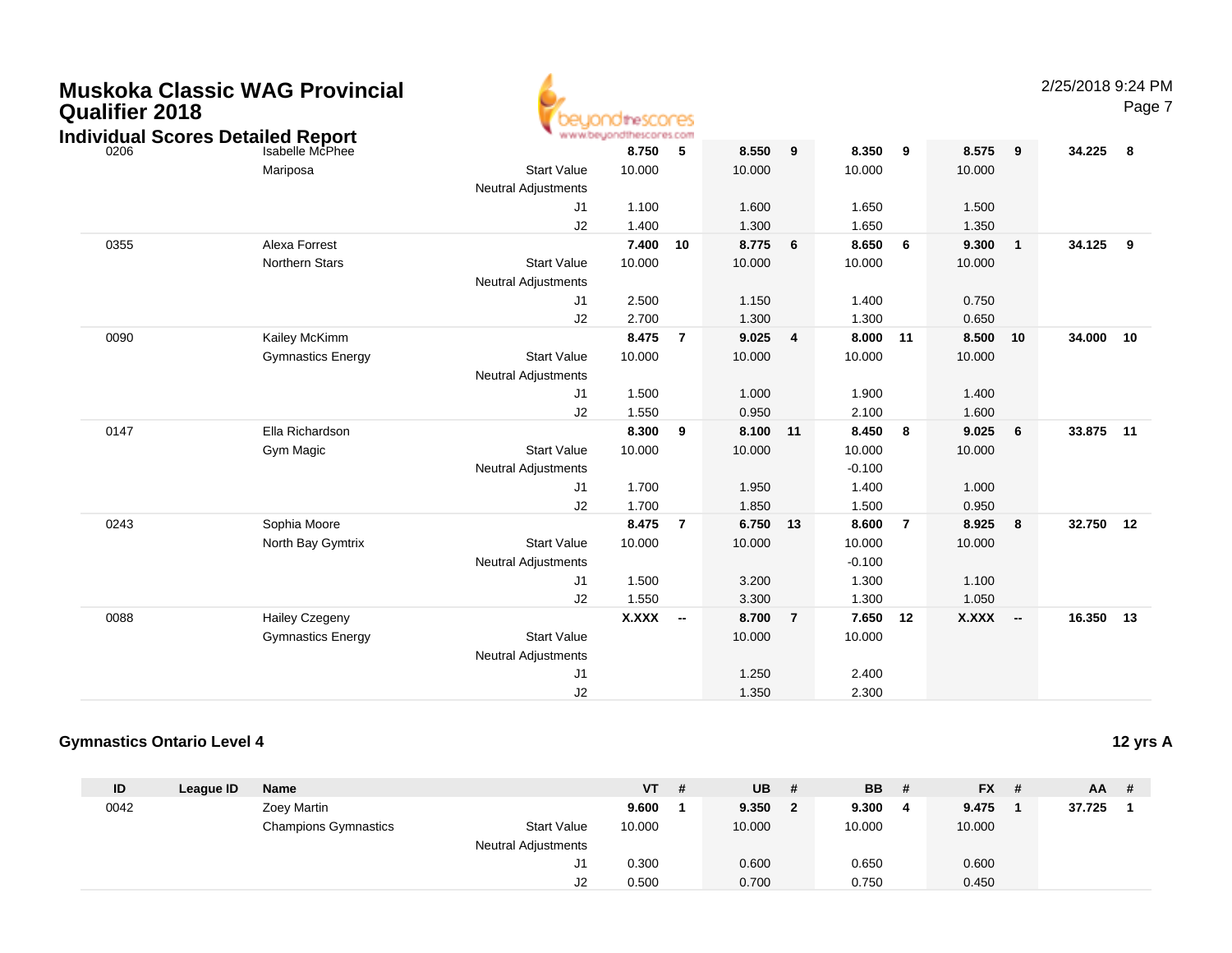| <b>Qualifier 2018</b> | MUSKOKA UJASSIC WAU PTOVINCIAI           |                            |                         |                |                 |                 |                 |                |                |                |        | Page                    |
|-----------------------|------------------------------------------|----------------------------|-------------------------|----------------|-----------------|-----------------|-----------------|----------------|----------------|----------------|--------|-------------------------|
|                       | <b>Individual Scores Detailed Report</b> |                            | www.beyondthescores.com |                |                 | $5\phantom{.0}$ |                 |                | 9.475          |                |        |                         |
| 0095                  | Jamie Orzel<br><b>Gymnastics Energy</b>  | <b>Start Value</b>         | 9.250<br>10.000         | 3              | 9.050<br>10.000 |                 | 9.475<br>10.000 | $\blacksquare$ | 10.000         | $\mathbf{1}$   | 37.250 | $\overline{\mathbf{2}}$ |
|                       |                                          | <b>Neutral Adjustments</b> | 0.800                   |                |                 |                 |                 |                |                |                |        |                         |
|                       |                                          | J1<br>J2                   | 0.700                   |                | 0.800<br>1.100  |                 | 0.500<br>0.550  |                | 0.500<br>0.550 |                |        |                         |
| 0097                  | Claire Tirpko                            |                            | 8.975                   | 6              | 9.200           | $\mathbf{3}$    | 9.350           | $\mathbf{3}$   | 9.300          | $\overline{2}$ | 36.825 | $\overline{\mathbf{3}}$ |
|                       | <b>Gymnastics Energy</b>                 | <b>Start Value</b>         | 10.000                  |                | 10.000          |                 | 10.000          |                | 10.000         |                |        |                         |
|                       |                                          | Neutral Adjustments        |                         |                |                 |                 |                 |                |                |                |        |                         |
|                       |                                          | J1                         | 1.000                   |                | 0.900           |                 | 0.600           |                | 0.650          |                |        |                         |
|                       |                                          | J2                         | 1.050                   |                | 0.700           |                 | 0.700           |                | 0.750          |                |        |                         |
| 0275                  | Christina Munge                          |                            | 9.325                   | $\mathbf{2}$   | 9.100           | 4               | 9.300           | $\overline{4}$ | 9.075          | $\overline{7}$ | 36.800 | $\overline{4}$          |
|                       | <b>Synergy Gymnastics</b>                | <b>Start Value</b>         | 10.000                  |                | 10.000          |                 | 10.000          |                | 10.000         |                |        |                         |
|                       |                                          | <b>Neutral Adjustments</b> |                         |                |                 |                 |                 |                |                |                |        |                         |
|                       |                                          | J1                         | 0.650                   |                | 1.000           |                 | 0.650           |                | 0.900          |                |        |                         |
|                       |                                          | J2                         | 0.700                   |                | 0.800           |                 | 0.750           |                | 0.950          |                |        |                         |
| 0151                  | Madeline Dyer                            |                            | 9.000                   | 5              | 9.200           | 3               | 9.225           | 5              | 9.225          | 4              | 36.650 | 5                       |
|                       | Gym Magic                                | <b>Start Value</b>         | 10.000                  |                | 10.000          |                 | 10.000          |                | 10.000         |                |        |                         |
|                       |                                          | <b>Neutral Adjustments</b> |                         |                |                 |                 |                 |                |                |                |        |                         |
|                       |                                          | J1<br>J2                   | 1.000<br>1.000          |                | 0.700<br>0.900  |                 | 0.750<br>0.800  |                | 0.800<br>0.750 |                |        |                         |
| 0277                  | Rachel Rae                               |                            | 8.550                   | 8              | 9.425           | $\mathbf{1}$    | 9.150           | 6              | 9.150          | 6              | 36.275 | 6                       |
|                       | <b>Synergy Gymnastics</b>                | <b>Start Value</b>         | 10.000                  |                | 10.000          |                 | 10.000          |                | 10.000         |                |        |                         |
|                       |                                          | <b>Neutral Adjustments</b> |                         |                |                 |                 | $-0.100$        |                |                |                |        |                         |
|                       |                                          | J1                         | 1.450                   |                | 0.550           |                 | 0.700           |                | 0.800          |                |        |                         |
|                       |                                          | J2                         | 1.450                   |                | 0.600           |                 | 0.800           |                | 0.900          |                |        |                         |
| 0153                  | Natascha Pawlowicz                       |                            | 9.075                   | 4              | 8.375           | 6               | 9.400           | $\overline{2}$ | 9.175          | ${\bf 5}$      | 36.025 | $\overline{7}$          |
|                       | Gym Magic                                | <b>Start Value</b>         | 10.000                  |                | 10.000          |                 | 10.000          |                | 10.000         |                |        |                         |
|                       |                                          | <b>Neutral Adjustments</b> |                         |                |                 |                 |                 |                |                |                |        |                         |
|                       |                                          | J <sub>1</sub>             | 0.900                   |                | 1.650           |                 | 0.600           |                | 0.850          |                |        |                         |
|                       |                                          | J2                         | 0.950                   |                | 1.600           |                 | 0.600           |                | 0.800          |                |        |                         |
| 0140                  | Lucie DiSarno                            |                            | 8.575                   | $\overline{7}$ | 8.025           | $\overline{7}$  | 9.025           | $\overline{7}$ | 9.250          | $\mathbf{3}$   | 34.875 | 8                       |
|                       | Gym Magic                                | <b>Start Value</b>         | 10.000                  |                | 10.000          |                 | 10.000          |                | 10.000         |                |        |                         |
|                       |                                          | <b>Neutral Adjustments</b> |                         |                |                 |                 |                 |                |                |                |        |                         |
|                       |                                          | J1                         | 1.600                   |                | 1.950           |                 | 0.950           |                | 0.800          |                |        |                         |
|                       |                                          | J2                         | 1.250                   |                | 2.000           |                 | 1.000           |                | 0.700          |                |        |                         |
| 0011                  | Mikayla Crocco                           |                            | 9.000                   | $\sqrt{5}$     | 7.450           | 8               | 8.475           | 8              | 8.625          | 8              | 33.550 | - 9                     |
|                       | <b>Barrie Kempettes</b>                  | <b>Start Value</b>         | 10.000                  |                | 10.000          |                 | 10.000          |                | 10.000         |                |        |                         |
|                       |                                          | <b>Neutral Adjustments</b> |                         |                |                 |                 |                 |                |                |                |        |                         |
|                       |                                          | J1                         | 0.900                   |                | 2.700           |                 | 1.500           |                | 1.300          |                |        |                         |
|                       |                                          | J2                         | 1.100                   |                | 2.400           |                 | 1.550           |                | 1.450          |                |        |                         |

# **Muskoka Classic WAG Provincial**

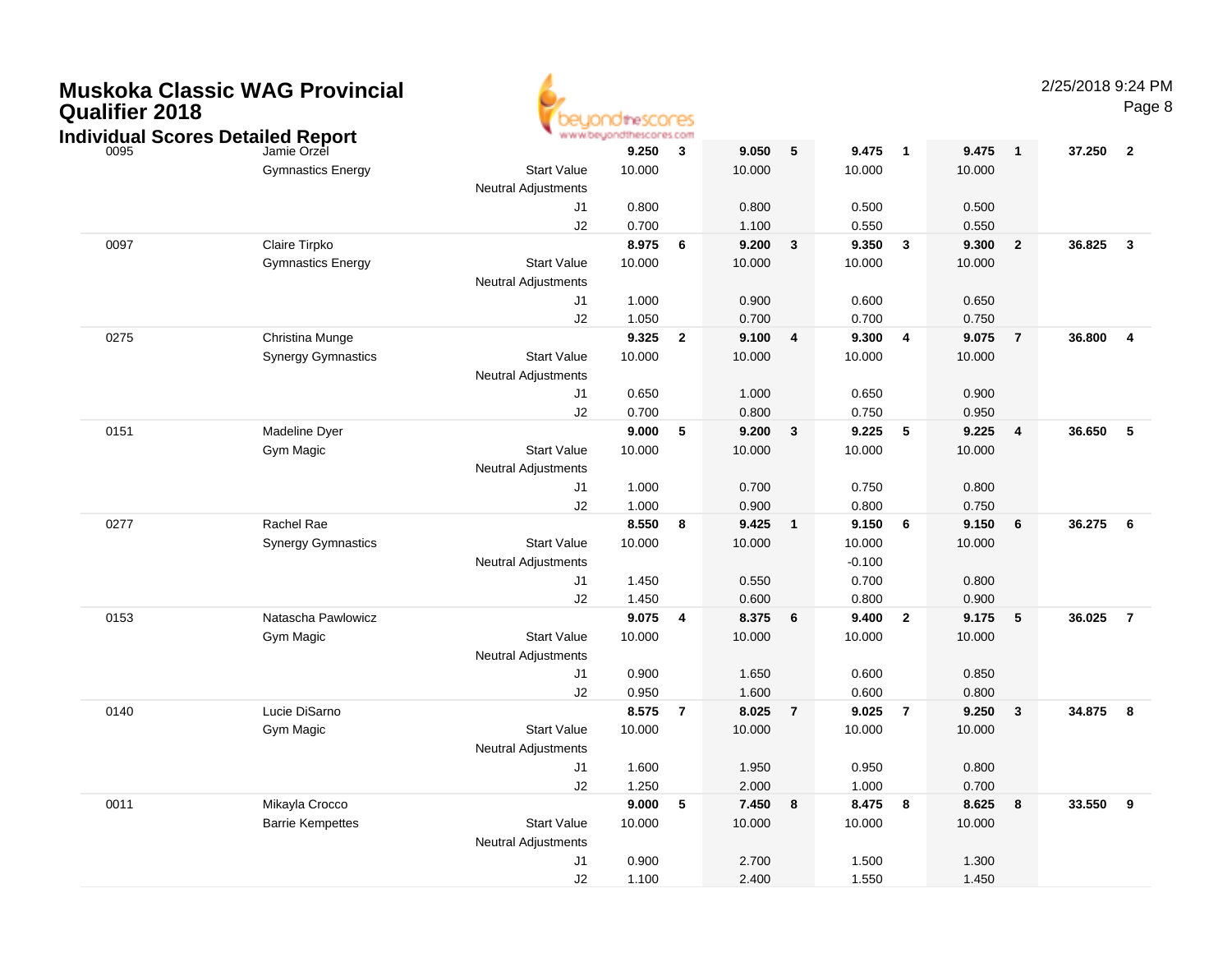| Qualifier 2018 | Muskoka Classic WAG Provincial<br><b>Individual Scores Detailed Report</b> |                                                  | ondthescores   |     |                |    |                |     |                |    | 2/25/2018 9:24 PM | Page 9 |
|----------------|----------------------------------------------------------------------------|--------------------------------------------------|----------------|-----|----------------|----|----------------|-----|----------------|----|-------------------|--------|
| 0299           | Teagan Norris                                                              |                                                  | 8.150          | - 9 | $5.200$ 9      |    | 6.200          | 10  | 7.300 9        |    | 26.850 10         |        |
|                | <b>Timiskaming Tumblers</b>                                                | <b>Start Value</b><br><b>Neutral Adjustments</b> | 10.000         |     | 10.000         |    | 10.000         |     | 10.000         |    |                   |        |
|                |                                                                            | J1<br>J2                                         | 1.800<br>1.900 |     | 4.600<br>5.000 |    | 3.900<br>3.700 |     | 2.700<br>2.700 |    |                   |        |
| 0296           | Arianne Breton                                                             |                                                  | 7.950          | 10  | 4.300          | 10 | 7.050          | - 9 | 7.100          | 10 | 26.400 11         |        |
|                | <b>Timiskaming Tumblers</b>                                                | <b>Start Value</b><br><b>Neutral Adjustments</b> | 10.000         |     | 10.000         |    | 10.000         |     | 10.000         |    |                   |        |
|                |                                                                            | J1                                               | 2.000          |     | 6.000          |    | 2.900          |     | 3.100          |    |                   |        |
|                |                                                                            | J2                                               | 2.100          |     | 5.400          |    | 3.000          |     | 2.700          |    |                   |        |

#### **Gymnastics Ontario Level 412 yrs B**

| ID   | <b>League ID</b> | <b>Name</b>                 |                            | $VT$ # |                | <b>UB</b> | #              | <b>BB</b> | #              | <b>FX</b> | #                       | $AA$ # |                |
|------|------------------|-----------------------------|----------------------------|--------|----------------|-----------|----------------|-----------|----------------|-----------|-------------------------|--------|----------------|
| 0044 |                  | Cassie Thomas               |                            | 9.125  | 4              | 8.975     | $\overline{2}$ | 9.200     | $\mathbf 1$    | 9.425     | $\mathbf{1}$            | 36.725 | $\mathbf{1}$   |
|      |                  | <b>Champions Gymnastics</b> | <b>Start Value</b>         | 10.000 |                | 10.000    |                | 10.000    |                | 10.000    |                         |        |                |
|      |                  |                             | Neutral Adjustments        |        |                |           |                |           |                |           |                         |        |                |
|      |                  |                             | J1                         | 0.900  |                | 1.100     |                | 0.750     |                | 0.650     |                         |        |                |
|      |                  |                             | J2                         | 0.850  |                | 0.950     |                | 0.850     |                | 0.500     |                         |        |                |
| 0094 |                  | Ella Kormos                 |                            | 9.200  | 3              | 9.300     | $\mathbf{1}$   | 8.800     | $\overline{7}$ | 9.000     | 7                       | 36.300 | $\overline{2}$ |
|      |                  | <b>Gymnastics Energy</b>    | <b>Start Value</b>         | 10.000 |                | 10.000    |                | 10.000    |                | 10.000    |                         |        |                |
|      |                  |                             | <b>Neutral Adjustments</b> |        |                |           |                |           |                |           |                         |        |                |
|      |                  |                             | J1                         | 0.850  |                | 0.600     |                | 1.300     |                | 1.000     |                         |        |                |
|      |                  |                             | J2                         | 0.750  |                | 0.800     |                | 1.100     |                | 1.000     |                         |        |                |
| 0278 |                  | Vanessa Salatino            |                            | 8.975  | 6              | 8.975     | $\overline{2}$ | 9.075     | $\mathbf{3}$   | 9.100     | $\overline{4}$          | 36.125 | $\mathbf{3}$   |
|      |                  | <b>Synergy Gymnastics</b>   | <b>Start Value</b>         | 10.000 |                | 10.000    |                | 10.000    |                | 10.000    |                         |        |                |
|      |                  |                             | <b>Neutral Adjustments</b> |        |                |           |                |           |                |           |                         |        |                |
|      |                  |                             | J1                         | 0.950  |                | 1.100     |                | 0.950     |                | 1.000     |                         |        |                |
|      |                  |                             | J2                         | 1.100  |                | 0.950     |                | 0.900     |                | 0.800     |                         |        |                |
| 0359 |                  | Anneke Canning              |                            | 9.250  | $\overline{2}$ | 8.975     | $\overline{2}$ | 8.825     | 6              | 9.050     | 6                       | 36.100 | $\overline{4}$ |
|      |                  | <b>Northern Stars</b>       | <b>Start Value</b>         | 10.000 |                | 10.000    |                | 10.000    |                | 10.000    |                         |        |                |
|      |                  |                             | Neutral Adjustments        |        |                |           |                |           |                |           |                         |        |                |
|      |                  |                             | J1                         | 0.700  |                | 1.100     |                | 1.150     |                | 0.900     |                         |        |                |
|      |                  |                             | J2                         | 0.800  |                | 0.950     |                | 1.200     |                | 1.000     |                         |        |                |
| 0142 |                  | Victoria Cooke              |                            | 8.675  | 8              | 8.525     | $\mathbf{3}$   | 8.400     | 9              | 9.400     | $\overline{\mathbf{2}}$ | 35,000 | 5              |
|      |                  | Gym Magic                   | <b>Start Value</b>         | 10.000 |                | 10.000    |                | 10.000    |                | 10.000    |                         |        |                |
|      |                  |                             | <b>Neutral Adjustments</b> |        |                |           |                | $-0.100$  |                |           |                         |        |                |
|      |                  |                             | J1                         | 1.300  |                | 1.400     |                | 1.400     |                | 0.700     |                         |        |                |
|      |                  |                             | J <sub>2</sub>             | 1.350  |                | 1.550     |                | 1.600     |                | 0.500     |                         |        |                |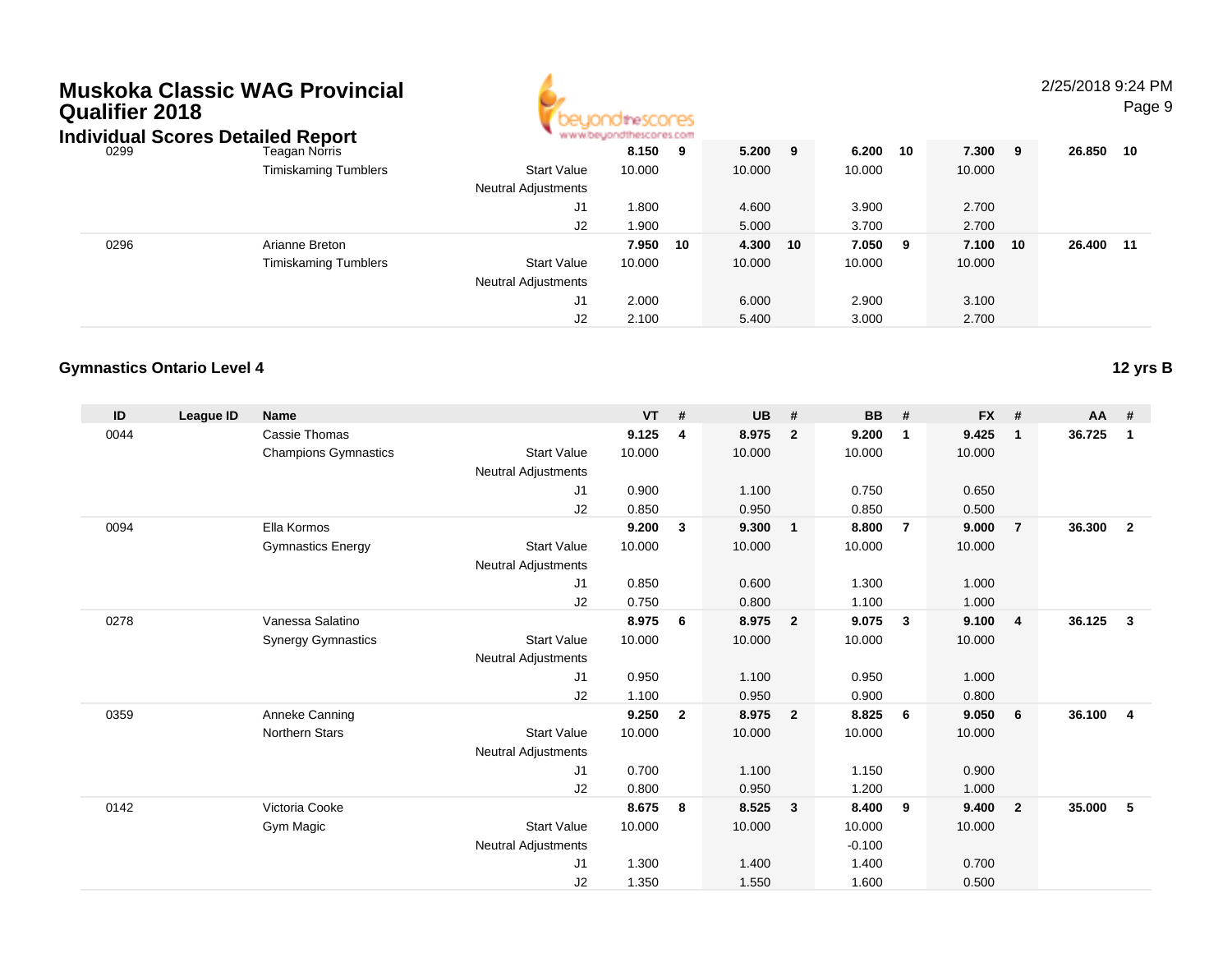| <b>Qualifier 2018</b> | <b>Muskoka Classic WAG Provincial</b><br><b>Individual Scores Detailed Report</b> |                                                  | peyondthescores<br>www.beyondthescores.com |                |        |                |        |                         |        |    | 2/25/2018 9:24 PM | Page 10                 |
|-----------------------|-----------------------------------------------------------------------------------|--------------------------------------------------|--------------------------------------------|----------------|--------|----------------|--------|-------------------------|--------|----|-------------------|-------------------------|
| 0358                  | Jordan Brown                                                                      |                                                  | 8.950                                      | $\overline{7}$ | 7.925  | 5              | 8.975  | 5                       | 8.850  | 8  | 34.700            | 6                       |
|                       | <b>Northern Stars</b>                                                             | <b>Start Value</b><br><b>Neutral Adjustments</b> | 10.000                                     |                | 10.000 |                | 10.000 |                         | 10.000 |    |                   |                         |
|                       |                                                                                   | J1                                               | 1.200                                      |                | 2.250  |                | 0.950  |                         | 1.100  |    |                   |                         |
|                       |                                                                                   | J2                                               | 0.900                                      |                | 1.900  |                | 1.100  |                         | 1.200  |    |                   |                         |
| 0227                  | Melina Courtney                                                                   |                                                  | 8.375                                      | 10             | 7.975  | 4              | 9.000  | 4                       | 9.300  | 3  | 34.650            | $\overline{7}$          |
|                       | Hanover Aerials Gymnastics Club                                                   | <b>Start Value</b><br><b>Neutral Adjustments</b> | 10.000                                     |                | 10.000 |                | 10.000 |                         | 10.000 |    |                   |                         |
|                       |                                                                                   | J1                                               | 1.600                                      |                | 1.850  |                | 0.900  |                         | 0.800  |    |                   |                         |
|                       |                                                                                   | J2                                               | 1.650                                      |                | 2.200  |                | 1.100  |                         | 0.600  |    |                   |                         |
| 0241                  | Abby Champagne                                                                    |                                                  | 9.600                                      | $\overline{1}$ | 7.850  | 6              | 7.575  | 10                      | 9.300  | 3  | 34.325            | $\overline{\mathbf{8}}$ |
|                       | North Bay Gymtrix                                                                 | <b>Start Value</b><br><b>Neutral Adjustments</b> | 10.000                                     |                | 10.000 |                | 10.000 |                         | 10.000 |    |                   |                         |
|                       |                                                                                   | J <sub>1</sub>                                   | 0.400                                      |                | 2.050  |                | 2.500  |                         | 0.750  |    |                   |                         |
|                       |                                                                                   | J2                                               | 0.400                                      |                | 2.250  |                | 2.350  |                         | 0.650  |    |                   |                         |
| 0209                  | Sacha Versace                                                                     |                                                  | 9.000                                      | 5              | 6.675  | 9              | 8.450  | 8                       | 9.075  | 5  | 33.200            | - 9                     |
|                       | Mariposa                                                                          | <b>Start Value</b><br><b>Neutral Adjustments</b> | 10.000                                     |                | 10.000 |                | 10.000 |                         | 10.000 |    |                   |                         |
|                       |                                                                                   | J1                                               | 1.100                                      |                | 3.500  |                | 1.600  |                         | 1.000  |    |                   |                         |
|                       |                                                                                   | J2                                               | 0.900                                      |                | 3.150  |                | 1.500  |                         | 0.850  |    |                   |                         |
| 0226                  | Elizabeth Wilson                                                                  |                                                  | 8.400                                      | 9              | 7.200  | 8              | 8.800  | $\overline{7}$          | 8.650  | 9  | 33.050 10         |                         |
|                       | Hanover Aerials Gymnastics Club                                                   | <b>Start Value</b>                               | 10.000                                     |                | 10.000 |                | 10.000 |                         | 10.000 |    |                   |                         |
|                       |                                                                                   | <b>Neutral Adjustments</b>                       |                                            |                |        |                |        |                         |        |    |                   |                         |
|                       |                                                                                   | J1                                               | 1.700                                      |                | 2.800  |                | 1.200  |                         | 1.300  |    |                   |                         |
|                       |                                                                                   | J2                                               | 1.500                                      |                | 2.800  |                | 1.200  |                         | 1.400  |    |                   |                         |
| 0152                  | Jasmin Potoczek                                                                   |                                                  | <b>X.XXX</b>                               | $\sim$         | 7.300  | $\overline{7}$ | 9.175  | $\overline{\mathbf{2}}$ | 6.700  | 10 | 23.175 11         |                         |
|                       | Gym Magic                                                                         | <b>Start Value</b>                               |                                            |                | 10.000 |                | 10.000 |                         | 10.000 |    |                   |                         |
|                       |                                                                                   | <b>Neutral Adjustments</b>                       |                                            |                |        |                |        |                         |        |    |                   |                         |
|                       |                                                                                   | J1                                               |                                            |                | 2.800  |                | 0.800  |                         | 3.300  |    |                   |                         |
|                       |                                                                                   | J2                                               |                                            |                | 2.600  |                | 0.850  |                         | 3.300  |    |                   |                         |

A

#### **Gymnastics Ontario Level 414 yrs**

| ID   | League ID | <b>Name</b>                     |                            | <b>VT</b> | -# | <b>UB</b> | <b>BB</b> | # | $FX$ # | $AA$ # |  |
|------|-----------|---------------------------------|----------------------------|-----------|----|-----------|-----------|---|--------|--------|--|
| 0410 |           | Madison Ingram                  |                            | 8.950     | -4 | 9.375     | 9.300     |   | 9.125  | 36.750 |  |
|      |           | Sault Ste Marie Gymnastics Club | <b>Start Value</b>         | 10.000    |    | 10.000    | 10.000    |   | 10.000 |        |  |
|      |           |                                 | <b>Neutral Adjustments</b> |           |    |           |           |   |        |        |  |
|      |           |                                 |                            | 1.000     |    | 0.600     | 0.700     |   | 0.900  |        |  |
|      |           |                                 |                            | 1.100     |    | 0.650     | 0.700     |   | 0.850  |        |  |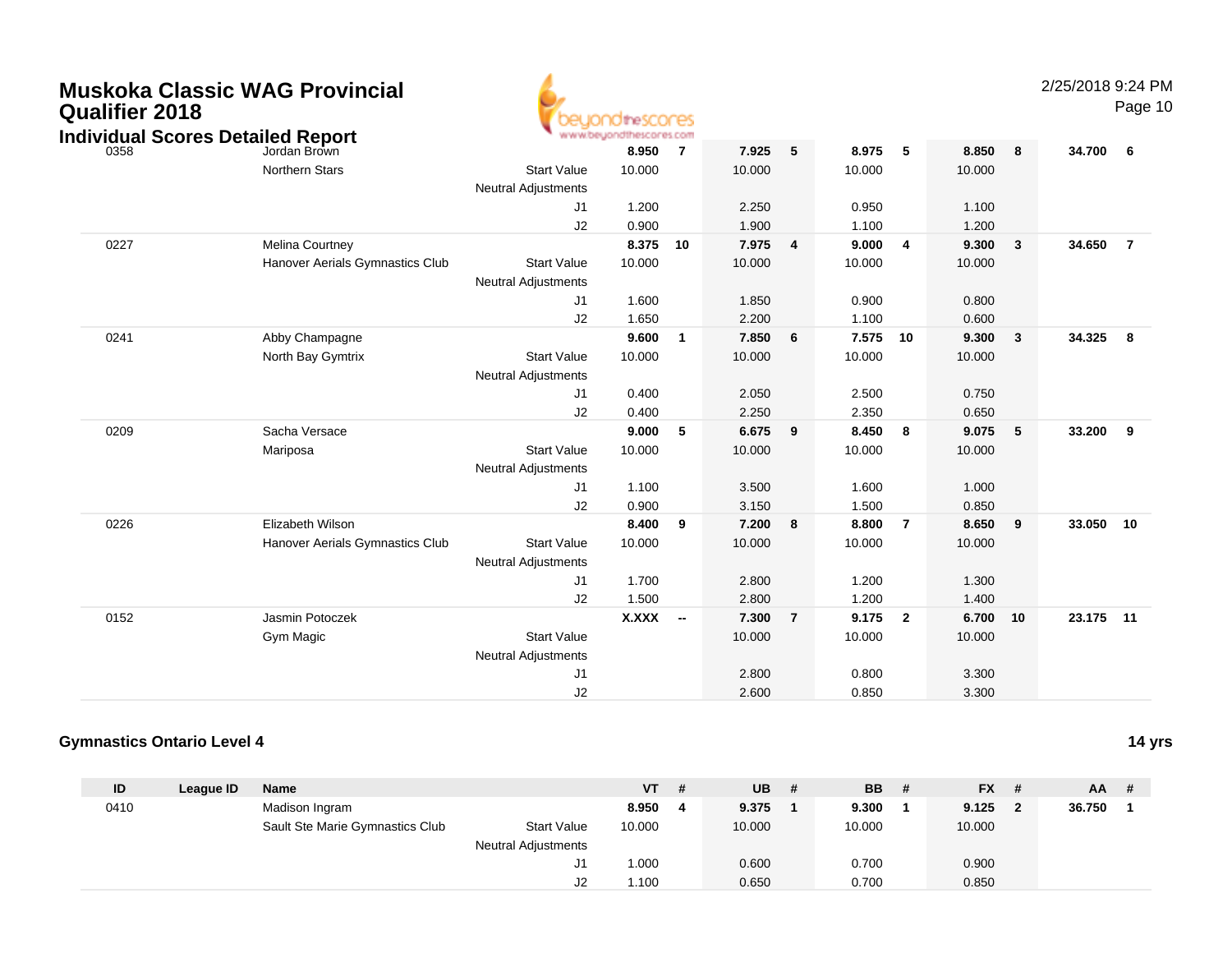|  | <b>Muskoka Classic WAG Provincial</b><br><b>Qualifier 2018</b><br><b>Individual Scores Detailed Report</b> |                                  |                            | www.beyondthescores.com |                          |        |                          |          |                         |        |                          | 2/25/2018 9:24 PM | Page 11                 |
|--|------------------------------------------------------------------------------------------------------------|----------------------------------|----------------------------|-------------------------|--------------------------|--------|--------------------------|----------|-------------------------|--------|--------------------------|-------------------|-------------------------|
|  | 0043                                                                                                       | <b>Haley Hass</b>                |                            | 8.300                   | $\overline{7}$           | 9.325  | $\overline{2}$           | 9.150    | $\overline{\mathbf{2}}$ | 9.050  | $\mathbf{3}$             | 35.825            | $\overline{\mathbf{2}}$ |
|  |                                                                                                            | <b>Champions Gymnastics</b>      | <b>Start Value</b>         | 10.000                  |                          | 10.000 |                          | 10.000   |                         | 10.000 |                          |                   |                         |
|  |                                                                                                            |                                  | <b>Neutral Adjustments</b> |                         |                          |        |                          |          |                         |        |                          |                   |                         |
|  |                                                                                                            |                                  | J1                         | 1.700                   |                          | 0.750  |                          | 0.900    |                         | 0.800  |                          |                   |                         |
|  |                                                                                                            |                                  | J2                         | 1.700                   |                          | 0.600  |                          | 0.800    |                         | 1.100  |                          |                   |                         |
|  | 0212                                                                                                       | Jordyn Thurlow                   |                            | 9.400                   | $\overline{1}$           | 7.950  | $\overline{4}$           | 9.050    | $\overline{\mathbf{3}}$ | 9.200  | $\mathbf{1}$             | 35.600            | $\mathbf{3}$            |
|  |                                                                                                            | Mariposa                         | <b>Start Value</b>         | 10.000                  |                          | 10.000 |                          | 10.000   |                         | 10.000 |                          |                   |                         |
|  |                                                                                                            |                                  | <b>Neutral Adjustments</b> |                         |                          |        |                          |          |                         |        |                          |                   |                         |
|  |                                                                                                            |                                  | J1                         | 0.500                   |                          | 1.800  |                          | 1.000    |                         | 0.900  |                          |                   |                         |
|  |                                                                                                            |                                  | J2                         | 0.700                   |                          | 2.300  |                          | 0.900    |                         | 0.700  |                          |                   |                         |
|  | 0015                                                                                                       | Hanna Olson                      |                            | 9.225                   | $\overline{2}$           | 7.850  | 6                        | 8.500    | 6                       | 9.050  | 3                        | 34.625            | $\overline{4}$          |
|  |                                                                                                            | <b>Barrie Kempettes</b>          | <b>Start Value</b>         | 10.000                  |                          | 10.000 |                          | 10.000   |                         | 10.000 |                          |                   |                         |
|  |                                                                                                            |                                  | <b>Neutral Adjustments</b> |                         |                          |        |                          | $-0.100$ |                         |        |                          |                   |                         |
|  |                                                                                                            |                                  | J <sub>1</sub>             | 0.700                   |                          | 2.200  |                          | 1.450    |                         | 0.800  |                          |                   |                         |
|  |                                                                                                            |                                  | J2                         | 0.850                   |                          | 2.100  |                          | 1.350    |                         | 1.100  |                          |                   |                         |
|  | 0436                                                                                                       | <b>Ella Plested</b>              |                            | 8.900                   | $\sqrt{5}$               | 8.700  | $\mathbf{3}$             | 8.475    | $\overline{7}$          | 7.550  | $\overline{7}$           | 33.625            | $-5$                    |
|  |                                                                                                            | Muskoka Limberettes              | <b>Start Value</b>         | 10.000                  |                          | 10.000 |                          | 10.000   |                         | 10.000 |                          |                   |                         |
|  |                                                                                                            |                                  | <b>Neutral Adjustments</b> |                         |                          |        |                          |          |                         |        |                          |                   |                         |
|  |                                                                                                            |                                  | J1                         | 1.100                   |                          | 1.450  |                          | 1.500    |                         | 2.350  |                          |                   |                         |
|  |                                                                                                            |                                  | J2                         | 1.100                   |                          | 1.150  |                          | 1.550    |                         | 2.550  |                          |                   |                         |
|  | 0351                                                                                                       | <b>Tess Smith</b>                |                            | 9.000                   | $\overline{\mathbf{3}}$  | 7.875  | 5                        | 8.550    | 5                       | 8.150  | 4                        | 33.575            | - 6                     |
|  |                                                                                                            | <b>Northern Stars</b>            | <b>Start Value</b>         | 10.000                  |                          | 10.000 |                          | 10.000   |                         | 10.000 |                          |                   |                         |
|  |                                                                                                            |                                  | Neutral Adjustments        |                         |                          |        |                          |          |                         |        |                          |                   |                         |
|  |                                                                                                            |                                  | J1                         | 1.000                   |                          | 2.150  |                          | 1.400    |                         | 2.000  |                          |                   |                         |
|  |                                                                                                            |                                  | J2                         | 1.000                   |                          | 2.100  |                          | 1.500    |                         | 1.700  |                          |                   |                         |
|  | 0224                                                                                                       | Alyssa Trepanier                 |                            | 8.950                   | $\overline{4}$           | 7.575  | $\overline{7}$           | 7.900    | 8                       | 8.000  | $\sqrt{5}$               | 32.425            | $\overline{7}$          |
|  |                                                                                                            | Hanover Aerials Gymnastics Club  | <b>Start Value</b>         | 10.000                  |                          | 10.000 |                          | 10.000   |                         | 10.000 |                          |                   |                         |
|  |                                                                                                            |                                  | Neutral Adjustments        |                         |                          |        |                          | $-0.100$ |                         |        |                          |                   |                         |
|  |                                                                                                            |                                  | J1                         | 1.100                   |                          | 2.350  |                          | 2.100    |                         | 1.800  |                          |                   |                         |
|  |                                                                                                            |                                  | J2                         | 1.000                   |                          | 2.500  |                          | 1.900    |                         | 2.200  |                          |                   |                         |
|  | 0373                                                                                                       | Rachel Auld                      |                            | 8.550                   | 6                        | 5.950  | 8                        | 7.700    | 9                       | 7.675  | 6                        | 29.875            | - 8                     |
|  |                                                                                                            | Optimist Saltos Gymnastics Club, | <b>Start Value</b>         | 10.000                  |                          | 10.000 |                          | 10.000   |                         | 10.000 |                          |                   |                         |
|  |                                                                                                            | Parry Sound                      |                            |                         |                          |        |                          |          |                         |        |                          |                   |                         |
|  |                                                                                                            |                                  | <b>Neutral Adjustments</b> |                         |                          |        |                          |          |                         |        |                          |                   |                         |
|  |                                                                                                            |                                  | J1                         | 1.300                   |                          | 4.300  |                          | 2.400    |                         | 2.300  |                          |                   |                         |
|  |                                                                                                            |                                  | J2                         | 1.600                   |                          | 3.800  |                          | 2.200    |                         | 2.350  |                          |                   |                         |
|  | 0213                                                                                                       | <b>Taylor Pierce</b>             |                            | X.XXX                   | $\overline{\phantom{a}}$ | X.XXX  | $\overline{\phantom{a}}$ | 8.750    | 4                       | X.XXX  | $\overline{\phantom{a}}$ | 8.750             | - 9                     |
|  |                                                                                                            | Mariposa                         | <b>Start Value</b>         |                         |                          |        |                          | 10.000   |                         |        |                          |                   |                         |
|  |                                                                                                            |                                  | <b>Neutral Adjustments</b> |                         |                          |        |                          |          |                         |        |                          |                   |                         |
|  |                                                                                                            |                                  | J <sub>1</sub>             |                         |                          |        |                          | 1.300    |                         |        |                          |                   |                         |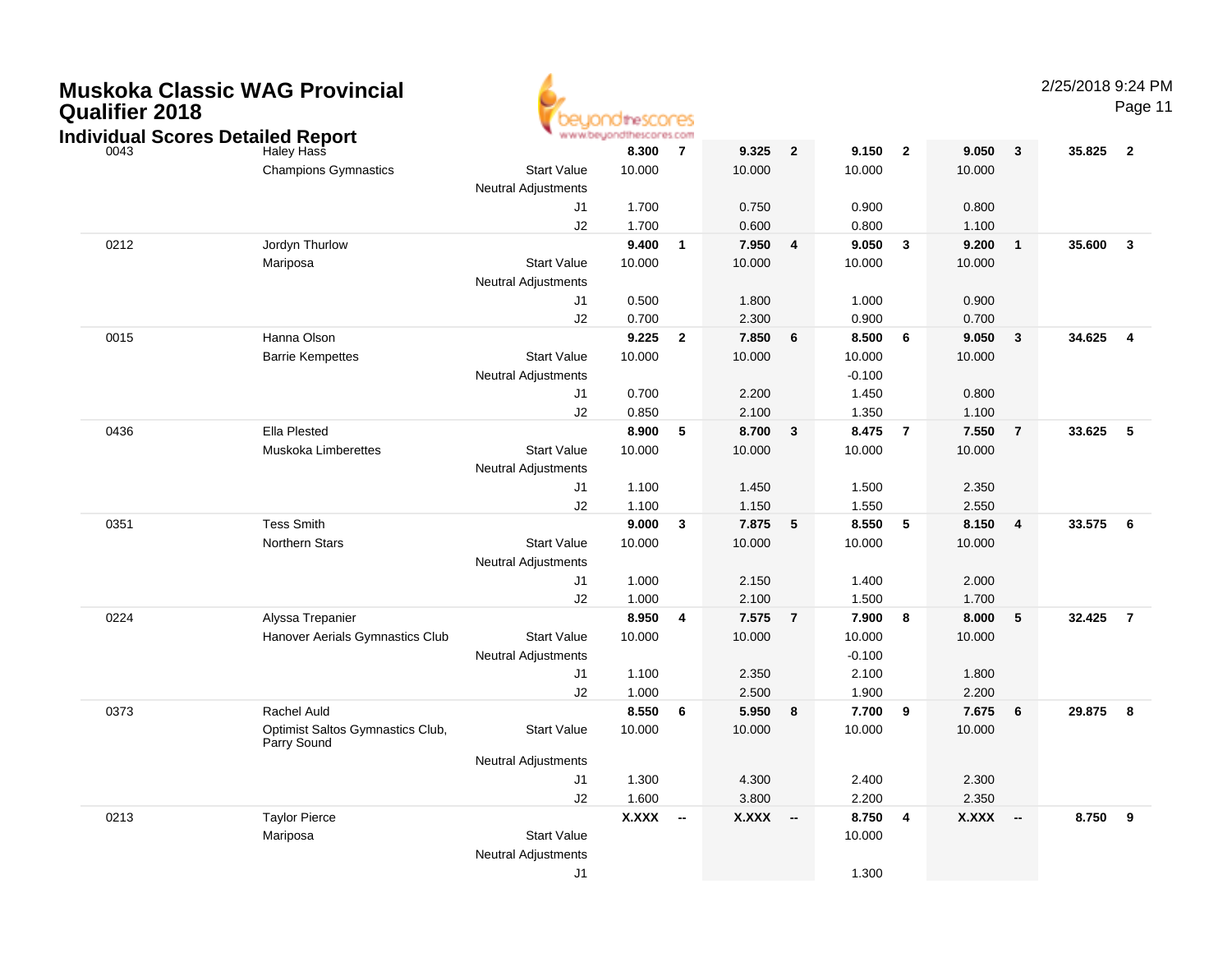

## **Gymnastics Ontario Level 4**

| ID   | <b>League ID</b> | <b>Name</b>                     |                                           | <b>VT</b> | #              | <b>UB</b> | #                       | <b>BB</b> | #              | <b>FX</b> | #               | AA     | #                       |
|------|------------------|---------------------------------|-------------------------------------------|-----------|----------------|-----------|-------------------------|-----------|----------------|-----------|-----------------|--------|-------------------------|
| 0041 |                  | Martina Rutherford              |                                           | 9.800     | $\mathbf{1}$   | 9.325     | $\mathbf{3}$            | 9.200     | $\mathbf{3}$   | 9.500     | $\mathbf{1}$    | 37.825 | $\overline{1}$          |
|      |                  | <b>Champions Gymnastics</b>     | <b>Start Value</b>                        | 10.000    |                | 10.000    |                         | 10.000    |                | 10.000    |                 |        |                         |
|      |                  |                                 | <b>Neutral Adjustments</b>                |           |                |           |                         |           |                |           |                 |        |                         |
|      |                  |                                 | J <sub>1</sub>                            | 0.300     |                | 0.650     |                         | 0.900     |                | 0.600     |                 |        |                         |
|      |                  |                                 | J2                                        | 0.100     |                | 0.700     |                         | 0.700     |                | 0.400     |                 |        |                         |
| 0266 |                  | <b>Harley Dalton</b>            |                                           | 9.200     | $\overline{2}$ | 9.450     | $\overline{\mathbf{1}}$ | 9.450     | $\mathbf{1}$   | 9.375     | $\mathbf{3}$    | 37.475 | $\overline{\mathbf{2}}$ |
|      |                  | <b>Synergy Gymnastics</b>       | <b>Start Value</b>                        | 10.000    |                | 10.000    |                         | 10.000    |                | 10.000    |                 |        |                         |
|      |                  |                                 | <b>Neutral Adjustments</b>                |           |                |           |                         |           |                |           |                 |        |                         |
|      |                  |                                 | J <sub>1</sub>                            | 0.700     |                | 0.600     |                         | 0.450     |                | 0.700     |                 |        |                         |
|      |                  |                                 | J2                                        | 0.900     |                | 0.500     |                         | 0.650     |                | 0.550     |                 |        |                         |
| 0270 |                  | Julia Martino                   |                                           | 8.850     | $\overline{4}$ | 9.400     | $\overline{2}$          | 9.075     | 5              | 9.425     | $\overline{2}$  | 36.750 | $\mathbf{3}$            |
|      |                  | <b>Synergy Gymnastics</b>       | <b>Start Value</b>                        | 10.000    |                | 10.000    |                         | 10.000    |                | 10.000    |                 |        |                         |
|      |                  |                                 | <b>Neutral Adjustments</b>                |           |                |           |                         |           |                |           |                 |        |                         |
|      |                  |                                 | J1                                        | 1.100     |                | 0.600     |                         | 0.900     |                | 0.650     |                 |        |                         |
|      |                  |                                 | J2                                        | 1.200     |                | 0.600     |                         | 0.950     |                | 0.500     |                 |        |                         |
| 0242 |                  | <b>Riley Legros</b>             |                                           | 8.750     | 5              | 8.850     | 5                       | 9.350     | $\overline{2}$ | 8.900     | $5\phantom{.0}$ | 35.850 | $\overline{4}$          |
|      |                  | North Bay Gymtrix               | <b>Start Value</b>                        | 10.000    |                | 10.000    |                         | 10.000    |                | 10.000    |                 |        |                         |
|      |                  |                                 | <b>Neutral Adjustments</b>                |           |                |           |                         |           |                |           |                 |        |                         |
|      |                  |                                 | J1                                        | 1.200     |                | 1.150     |                         | 0.600     |                | 1.200     |                 |        |                         |
|      |                  |                                 | J2                                        | 1.300     |                | 1.150     |                         | 0.700     |                | 1.000     |                 |        |                         |
| 0230 |                  | Sarah Whitehead                 |                                           | 8.750     | 5              | 8.825     | $6\phantom{1}6$         | 9.125     | $\overline{4}$ | 8.900     | $5\phantom{.0}$ | 35.600 | 5                       |
|      |                  | Hanover Aerials Gymnastics Club | <b>Start Value</b><br>Neutral Adjustments | 10.000    |                | 10.000    |                         | 10.000    |                | 10.000    |                 |        |                         |
|      |                  |                                 | J1                                        | 1.200     |                | 1.150     |                         | 0.850     |                | 1.100     |                 |        |                         |
|      |                  |                                 | J2                                        | 1.300     |                | 1.200     |                         | 0.900     |                | 1.100     |                 |        |                         |
| 0411 |                  | Martina Montague                |                                           | 8.600     | $\overline{7}$ | 8.850     | 5                       | 8.475     | 8              | 9.275     | $\overline{4}$  | 35.200 | 6                       |
|      |                  | Sault Ste Marie Gymnastics Club | <b>Start Value</b>                        | 10.000    |                | 10.000    |                         | 10.000    |                | 10.000    |                 |        |                         |
|      |                  |                                 | <b>Neutral Adjustments</b>                |           |                |           |                         |           |                |           |                 |        |                         |
|      |                  |                                 | J1                                        | 1.300     |                | 1.000     |                         | 1.600     |                | 0.600     |                 |        |                         |
|      |                  |                                 | J2                                        | 1.500     |                | 1.300     |                         | 1.450     |                | 0.850     |                 |        |                         |
| 0045 |                  | Paige Rutherford                |                                           | 8.550     | 8              | 8.900     | $\overline{4}$          | 8.750     | $\overline{7}$ | 8.850     | 6               | 35.050 | $\overline{7}$          |
|      |                  | <b>Champions Gymnastics</b>     | <b>Start Value</b>                        | 10.000    |                | 10.000    |                         | 10.000    |                | 10.000    |                 |        |                         |
|      |                  |                                 | <b>Neutral Adjustments</b>                |           |                |           |                         |           |                |           |                 |        |                         |
|      |                  |                                 | J1                                        | 1.400     |                | 1.000     |                         | 1.300     |                | 1.300     |                 |        |                         |

**13 yrs A**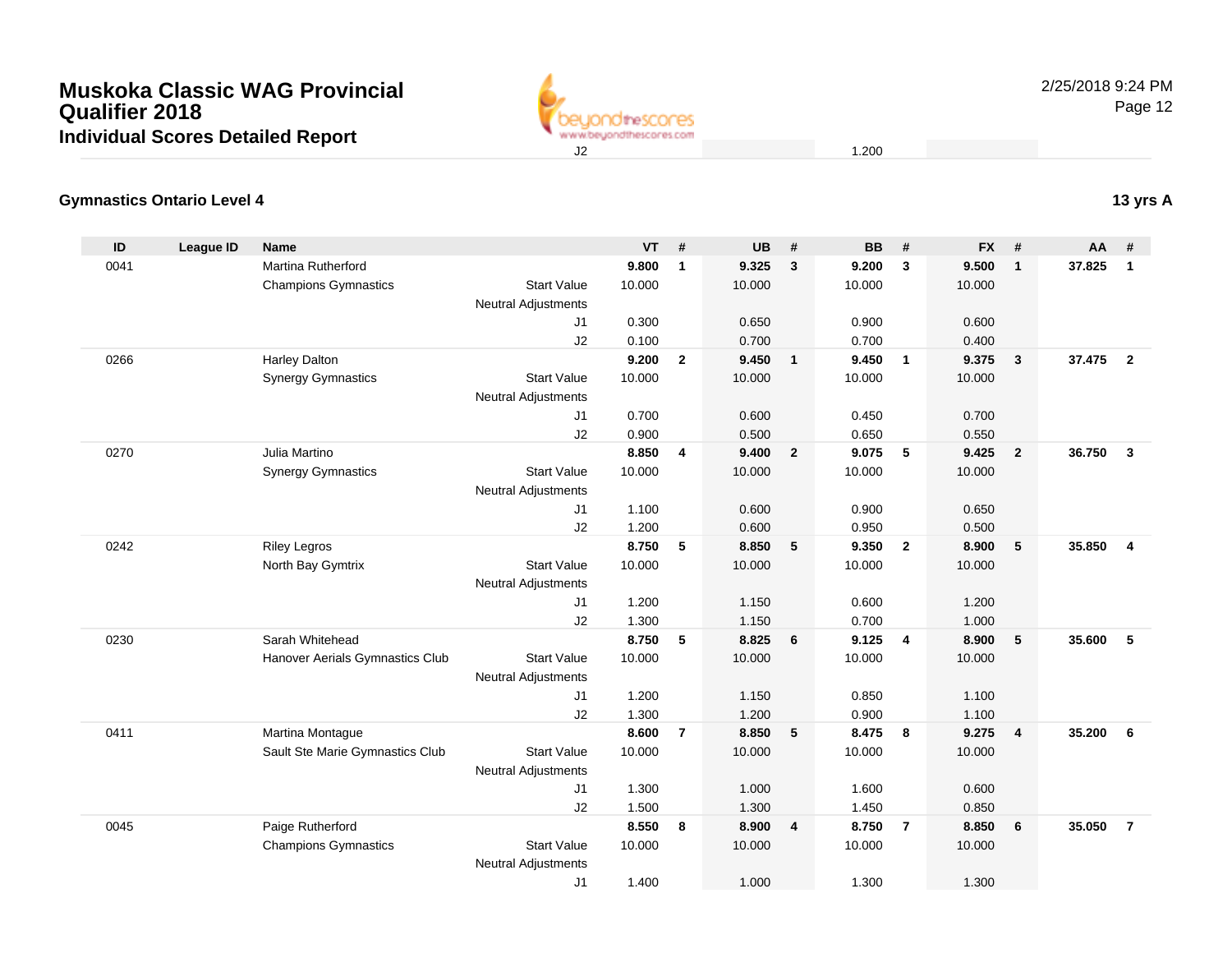

## 2/25/2018 9:24 PM

Page 13

|      | aividual Scores Detailed Report |                     | ALAI AI DIATA DA INTERNATI |              |         |     |         |         |        |     |
|------|---------------------------------|---------------------|----------------------------|--------------|---------|-----|---------|---------|--------|-----|
|      |                                 | J2                  | 1.500                      |              | 1.200   |     | 1.200   | 1.000   |        |     |
| 0101 | Cadence Savoie                  |                     | 8.650                      | - 6          | 8.650   | - 7 | 8.275 9 | 8.850 6 | 34.425 | - 8 |
|      | <b>Gymnastics Energy</b>        | <b>Start Value</b>  | 10.000                     |              | 10.000  |     | 10.000  | 10.000  |        |     |
|      |                                 | Neutral Adjustments |                            |              |         |     |         |         |        |     |
|      |                                 | J1                  | 1.300                      |              | 1.250   |     | 1.650   | 1.100   |        |     |
|      |                                 | J2                  | 1.400                      |              | 1.450   |     | 1.800   | 1.200   |        |     |
| 0327 | Kayleigh Tucker                 |                     | 8.925                      | $\mathbf{3}$ | 7.575 8 |     | 8.800 6 | 8.825   | 34.125 | - 9 |
|      | Sault YMCA Gymnastic Club       | <b>Start Value</b>  | 10.000                     |              | 10.000  |     | 10.000  | 10.000  |        |     |
|      |                                 | Neutral Adjustments |                            |              |         |     |         |         |        |     |
|      |                                 | J1                  | 1.150                      |              | 2.350   |     | 1.150   | 1.100   |        |     |
|      |                                 | J2                  | 1.000                      |              | 2.500   |     | 1.250   | 1.250   |        |     |

### **Gymnastics Ontario Level 4**

**13 yrs B**

| ID   | League ID | <b>Name</b>               |                            | <b>VT</b> | #              | <b>UB</b> | #                       | BB     | #                       | <b>FX</b> | #              | $AA$ # |                |
|------|-----------|---------------------------|----------------------------|-----------|----------------|-----------|-------------------------|--------|-------------------------|-----------|----------------|--------|----------------|
| 0268 |           | Emma Graber               |                            | 9.075     | $\overline{2}$ | 9.350     | $\overline{\mathbf{1}}$ | 9.125  | 3                       | 9.200     | 4              | 36.750 | $\mathbf 1$    |
|      |           | <b>Synergy Gymnastics</b> | <b>Start Value</b>         | 10.000    |                | 10.000    |                         | 10.000 |                         | 10.000    |                |        |                |
|      |           |                           | Neutral Adjustments        |           |                |           |                         |        |                         |           |                |        |                |
|      |           |                           | J1                         | 0.900     |                | 0.600     |                         | 0.850  |                         | 0.700     |                |        |                |
|      |           |                           | J <sub>2</sub>             | 0.950     |                | 0.700     |                         | 0.900  |                         | 0.900     |                |        |                |
| 0012 |           | Ava Collins               |                            | 8.900     | 5              | 9.350     | $\overline{\mathbf{1}}$ | 8.475  | $\overline{7}$          | 9.550     | $\mathbf{1}$   | 36.275 | $\overline{2}$ |
|      |           | <b>Barrie Kempettes</b>   | <b>Start Value</b>         | 10.000    |                | 10.000    |                         | 10.000 |                         | 10.000    |                |        |                |
|      |           |                           | Neutral Adjustments        |           |                |           |                         |        |                         |           |                |        |                |
|      |           |                           | J1                         | 1.100     |                | 0.600     |                         | 1.450  |                         | 0.500     |                |        |                |
|      |           |                           | J <sub>2</sub>             | 1.100     |                | 0.700     |                         | 1.600  |                         | 0.400     |                |        |                |
| 0211 |           | <b>Emily Hamilton</b>     |                            | 9.025     | 3              | 8.750     | $\overline{\mathbf{3}}$ | 8.725  | 5                       | 9.425     | $\overline{2}$ | 35.925 | 3              |
|      |           | Mariposa                  | <b>Start Value</b>         | 10.000    |                | 10.000    |                         | 10.000 |                         | 10.000    |                |        |                |
|      |           |                           | Neutral Adjustments        |           |                |           |                         |        |                         |           |                |        |                |
|      |           |                           | J1                         | 1.000     |                | 1.200     |                         | 1.300  |                         | 0.650     |                |        |                |
|      |           |                           | J <sub>2</sub>             | 0.950     |                | 1.300     |                         | 1.250  |                         | 0.500     |                |        |                |
| 0100 |           | Kathryn Chapman           |                            | 8.850     | $\overline{7}$ | 8.150     | - 6                     | 9.150  | $\overline{\mathbf{2}}$ | 9.425     | $\overline{2}$ | 35.575 | $\overline{4}$ |
|      |           | <b>Gymnastics Energy</b>  | <b>Start Value</b>         | 10.000    |                | 10.000    |                         | 10.000 |                         | 10.000    |                |        |                |
|      |           |                           | <b>Neutral Adjustments</b> |           |                |           |                         |        |                         |           |                |        |                |
|      |           |                           | J1                         | 1.100     |                | 1.800     |                         | 0.900  |                         | 0.450     |                |        |                |
|      |           |                           | J2                         | 1.200     |                | 1.900     |                         | 0.800  |                         | 0.700     |                |        |                |
| 0328 |           | Brooklyn Thomlinson       |                            | 8.875     | 6              | 8.700     | $\overline{4}$          | 9.275  | $\mathbf{1}$            | 8.700     | 6              | 35.550 | 5              |
|      |           | Sault YMCA Gymnastic Club | <b>Start Value</b>         | 10.000    |                | 10.000    |                         | 10.000 |                         | 10.000    |                |        |                |
|      |           |                           | <b>Neutral Adjustments</b> |           |                |           |                         |        |                         |           |                |        |                |
|      |           |                           | J <sub>1</sub>             | 1.150     |                | 1.400     |                         | 0.700  |                         | 1.300     |                |        |                |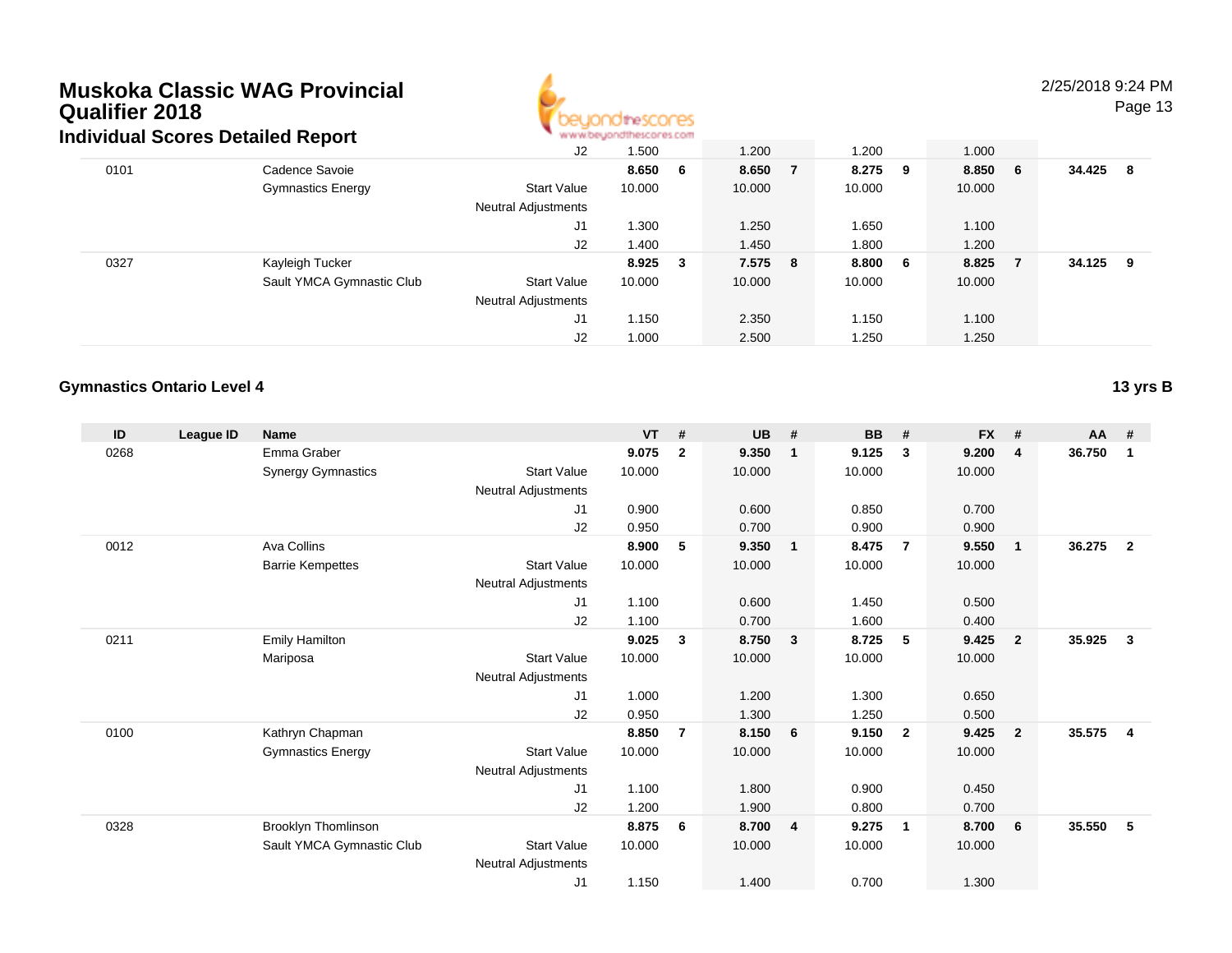

Page 14

| idividual occies Detailed Report |                                 |                            |        |             |        |                |          |   |        |                         |          |                |
|----------------------------------|---------------------------------|----------------------------|--------|-------------|--------|----------------|----------|---|--------|-------------------------|----------|----------------|
|                                  |                                 | J2                         | 1.100  |             | 1.200  |                | 0.750    |   | 1.300  |                         |          |                |
| 0022                             | Sofia Ireland                   |                            | 8.700  | 8           | 8.450  | 5              | 8.775    | 4 | 8.950  | 5 <sub>o</sub>          | 34.875   | 6              |
|                                  | <b>Barrie Kempettes</b>         | <b>Start Value</b>         | 10.000 |             | 10.000 |                | 10.000   |   | 10.000 |                         |          |                |
|                                  |                                 | <b>Neutral Adjustments</b> |        |             |        |                |          |   |        |                         |          |                |
|                                  |                                 | J <sub>1</sub>             | 1.200  |             | 1.650  |                | 1.200    |   | 0.900  |                         |          |                |
|                                  |                                 | J2                         | 1.400  |             | 1.450  |                | 1.250    |   | 1.200  |                         |          |                |
| 0210                             | Rianna Platt                    |                            | 8.600  | 9           | 8.800  | $\overline{2}$ | 8.050    | 8 | 9.275  | $\overline{\mathbf{3}}$ | 34.725   | $\overline{7}$ |
|                                  | Mariposa                        | <b>Start Value</b>         | 10.000 |             | 10.000 |                | 10.000   |   | 10.000 |                         |          |                |
|                                  |                                 | <b>Neutral Adjustments</b> |        |             |        |                |          |   |        |                         |          |                |
|                                  |                                 | J <sub>1</sub>             | 1.500  |             | 1.150  |                | 1.900    |   | 0.700  |                         |          |                |
|                                  |                                 | J <sub>2</sub>             | 1.300  |             | 1.250  |                | 2.000    |   | 0.750  |                         |          |                |
| 0013                             | Monica Reid                     |                            | 9.100  | $\mathbf 1$ | 7.200  | 8              | 8.500    | 6 | 8.675  | $\overline{7}$          | 33.475 8 |                |
|                                  | <b>Barrie Kempettes</b>         | <b>Start Value</b>         | 10.000 |             | 10.000 |                | 10.000   |   | 10.000 |                         |          |                |
|                                  |                                 | Neutral Adjustments        |        |             |        |                | $-0.100$ |   |        |                         |          |                |
|                                  |                                 | J1                         | 0.800  |             | 2.700  |                | 1.300    |   | 1.400  |                         |          |                |
|                                  |                                 | J2                         | 1.000  |             | 2.900  |                | 1.500    |   | 1.250  |                         |          |                |
| 0228                             | Elisha Mathers                  |                            | 9.000  | 4           | 7.750  | $\overline{7}$ | 7.100    | 9 | 6.900  | 8                       | 30.750   | - 9            |
|                                  | Hanover Aerials Gymnastics Club | <b>Start Value</b>         | 10.000 |             | 10.000 |                | 10.000   |   | 10.000 |                         |          |                |
|                                  |                                 | Neutral Adjustments        |        |             |        |                |          |   |        |                         |          |                |
|                                  |                                 | J1                         | 1.050  |             | 2.050  |                | 3.000    |   | 2.800  |                         |          |                |
|                                  |                                 | J2                         | 0.950  |             | 2.450  |                | 2.800    |   | 3.400  |                         |          |                |

## **Gymnastics Ontario Level 4**

**15+ yrs**

| ID   | League ID | <b>Name</b>                     |                            | $VT$ # |                | $UB$ #  | <b>BB</b> | #                       | <b>FX</b> | #                       | <b>AA</b> | #              |
|------|-----------|---------------------------------|----------------------------|--------|----------------|---------|-----------|-------------------------|-----------|-------------------------|-----------|----------------|
| 0267 |           | Alicia Goricaj                  |                            | 9.225  | $\overline{2}$ | 9.200   | 8.975     | $\overline{\mathbf{1}}$ | 9.325     | -1                      | 36.725    |                |
|      |           | <b>Synergy Gymnastics</b>       | <b>Start Value</b>         | 10.000 |                | 10.000  | 10.000    |                         | 10.000    |                         |           |                |
|      |           |                                 | <b>Neutral Adjustments</b> |        |                |         |           |                         |           |                         |           |                |
|      |           |                                 | J1                         | 0.850  |                | 0.700   | 1.050     |                         | 0.650     |                         |           |                |
|      |           |                                 | J2                         | 0.700  |                | 0.900   | 1.000     |                         | 0.700     |                         |           |                |
| 0196 |           | Mackenzie Parker                |                            | 9.350  | $\mathbf{1}$   | 8.600 4 | 8.875     | $\overline{\mathbf{3}}$ | 9.050     | $\overline{\mathbf{3}}$ | 35.875    | $\overline{2}$ |
|      |           | Gym Magic                       | <b>Start Value</b>         | 10.000 |                | 10.000  | 10.000    |                         | 10.000    |                         |           |                |
|      |           |                                 | <b>Neutral Adjustments</b> |        |                |         |           |                         |           |                         |           |                |
|      |           |                                 | J1                         | 0.600  |                | 1.500   | 1.100     |                         | 0.850     |                         |           |                |
|      |           |                                 | J2                         | 0.700  |                | 1.300   | 1.150     |                         | 1.050     |                         |           |                |
| 0229 |           | Fern Dean-Thornton              |                            | 9.200  | 3              | 8.750 3 | 8.900     | $\overline{\mathbf{2}}$ | 8.600     | - 6                     | 35.450    | 3              |
|      |           | Hanover Aerials Gymnastics Club | <b>Start Value</b>         | 10.000 |                | 10.000  | 10.000    |                         | 10.000    |                         |           |                |
|      |           |                                 | <b>Neutral Adjustments</b> |        |                |         | $-0.100$  |                         |           |                         |           |                |
|      |           |                                 | J <sub>1</sub>             | 0.800  |                | 1.300   | 0.900     |                         | 1.350     |                         |           |                |